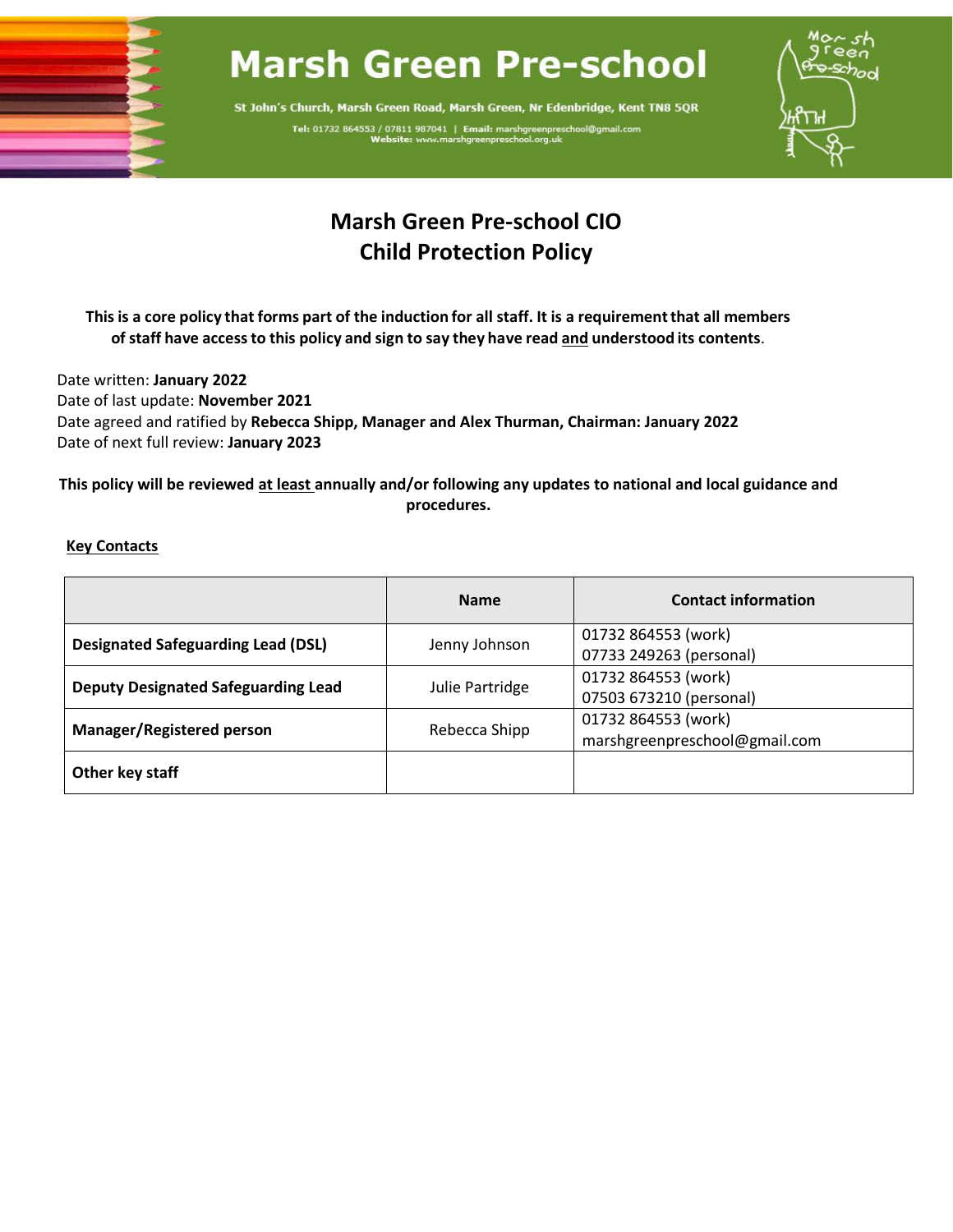## **Contents**

|                                                               | Page |
|---------------------------------------------------------------|------|
|                                                               |      |
| What to do if you have a welfare concern flowchart            | 3    |
|                                                               |      |
| Child Focused Approach to Safeguarding<br>1.                  | 4    |
| 2.<br>Key Responsibilities                                    |      |
| 3.<br><b>Child Protection Procedures</b>                      | 10   |
| <b>Specific Safeguarding Issues</b><br>4.                     | 14   |
| Supporting Children Potentially at Greater Risk of Harm<br>5. | 18   |
| 6.<br><b>Online Safety</b>                                    | 20   |
| 7.<br><b>Staff Engagement and Expectations</b>                | 21   |
| 8.<br>Safer Recruitment and Allegations                       | 23   |
| 9.<br>Opportunities to Teach Safeguarding                     | 25   |
| 10. Physical Safety                                           | 25   |
| 11. Local Contacts                                            | 26   |
|                                                               |      |
| Appendix 1: Categories of Abuse                               | 28   |
| Appendix 2: Support Organisations                             | 31   |
|                                                               |      |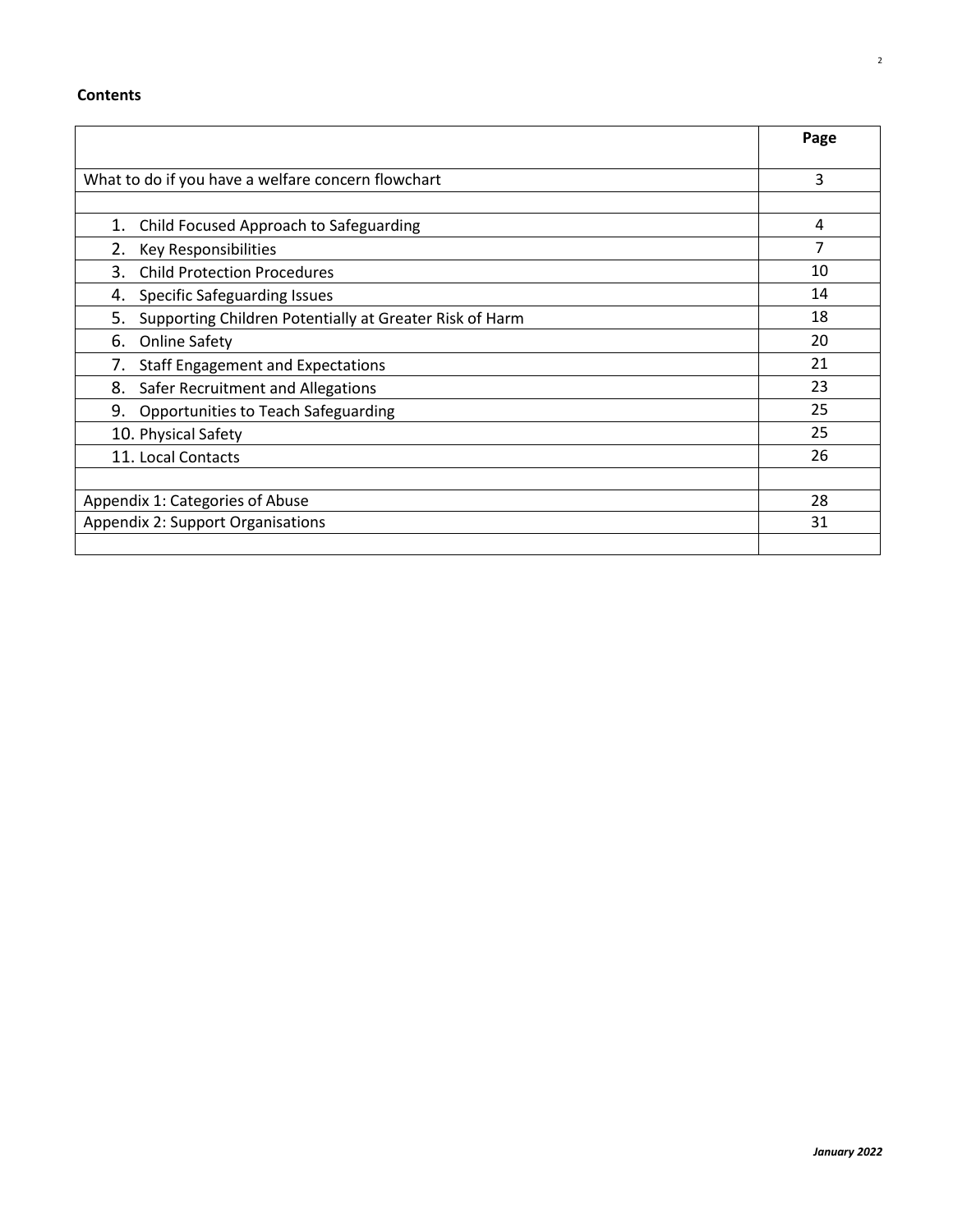# **What to do if you have a welfare concern at Marsh Green Pre-school CIO**



**paramount**

*January 2022*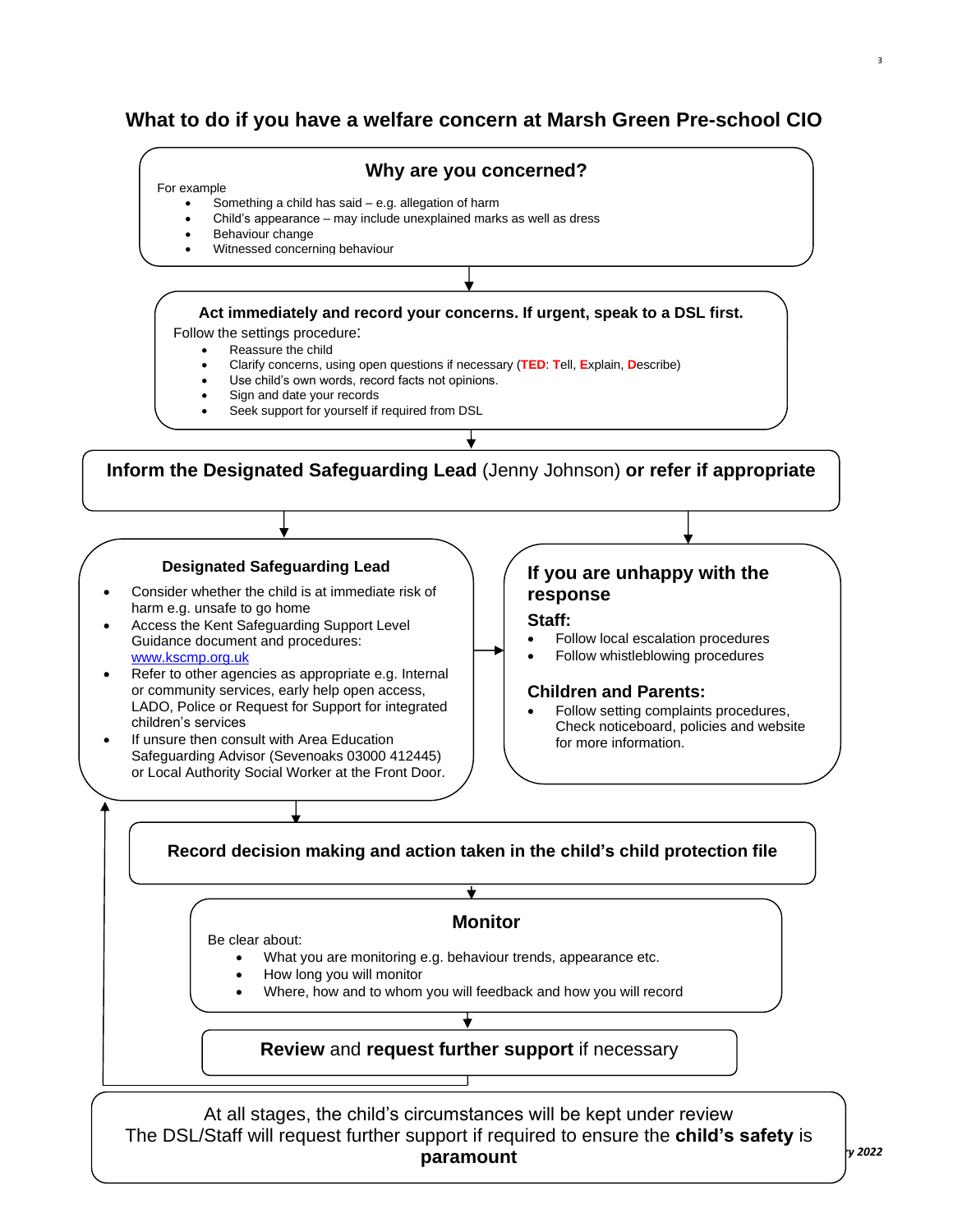# **1. Child Focused Approach to Safeguarding**

'*Every child deserves the best possible start in life and the support that enables them to fulfil their potential. Children develop quickly in the early years and a child's experiences between birth and age five have a major impact on their future life chances. A secure, safe and happy childhood is important in its own right.'* Early Years Foundation Stage (EYFS) 2021

# **1.1 Introduction**

- The manager and trustees of Marsh Green Pre-school CIO believe that all those directly involved with our setting have an essential role to play in making it safe and secure. Our setting aims to create the safest environment within which every child can achieve their full potential and we take seriously our responsibility to promote the welfare and safeguard all the children and young people entrusted to our care.
- Marsh Green Pre-school CIO recognises our statutory responsibility to safeguard and promote the welfare of all children. Safeguarding is everybody's responsibility and all those directly connected (staff, volunteers, trustees, leaders, parents, families, and children) are an important part of the wider safeguarding system for children and have an essential role to play in making this community safe and secure.
- Marsh Green Pre-school CIO believe that the best interests of children always come first. All children (defined as those up to the age of 18) have a right to be heard and to have their wishes and feelings taken into account and all children regardless of age, gender, ability, culture, race, language, religion or sexual identity, have equal rights to protection.
- Staff working with children at Marsh Green Pre-school CIO will maintain an attitude of 'it could happen here' where safeguarding is concerned. When concerned about the welfare of a child, staff will always act in the best interests of the child and if any member of our community has a safeguarding concern about any child or adult, they should act and act immediately.
- As part of the safeguarding ethos of the setting we are committed to:
	- o Maintaining children's welfare as our paramount concern.
	- o Providing an environment and culture in which children feel safe, secure, valued, and respected, confident to talk openly and sure of being listened to.
	- $\circ$  Developing appropriate and positive relationships between children and the adults that care for them.
	- $\circ$  Providing suitable support and guidance so that children have a range of appropriate adults who they feel confident to approach if they are in difficulties.
	- o Using learning opportunities to increase self-awareness, self-esteem, assertiveness, and decision making. This is so that young children develop a range of contacts and strategies to ensure their own protection and understand the importance of protecting others.
	- o Working with parents/carers to build an understanding of the setting's responsibility to ensure the welfare of all children including the need for referral to other agencies in some situations.
	- $\circ$  Ensuring all staff have regular and appropriate training (including induction) to enable them to recognise the signs and symptoms of abuse and ensure they are aware of the setting's procedures and reporting mechanisms.
	- o Monitoring children who have been identified as 'in need' including the need for protection, keeping confidential records which are stored securely and shared appropriately with other professionals.
	- o Developing effective and supportive liaison with other agencies.
- The procedures contained in this policy apply to all staff, and include trustees, temporary or third-party agency staff and volunteers.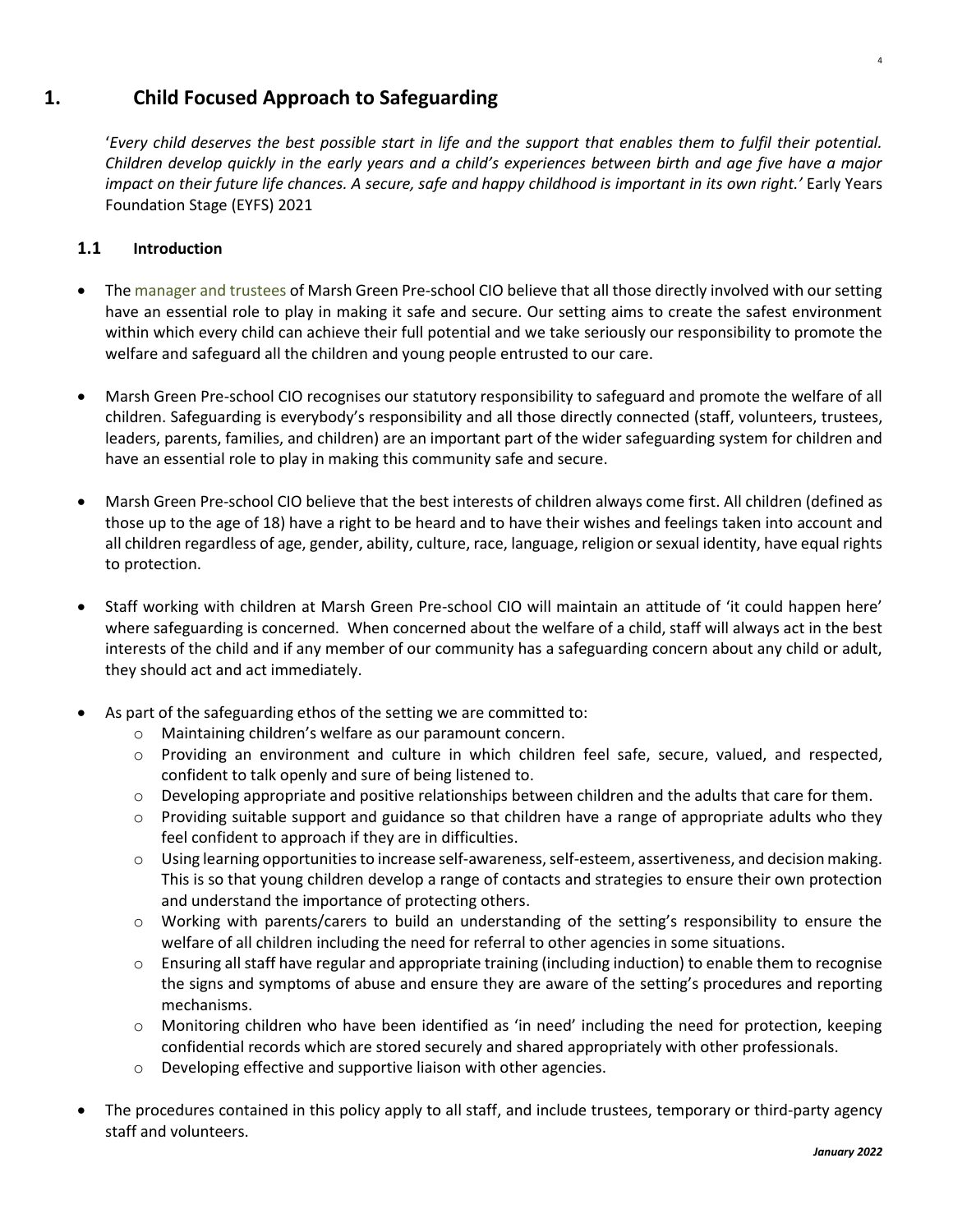• Marsh Green Pre-school CIO adheres to the Kent Safeguarding Children Multi-Agency Partnership (KSCMP) safeguarding children procedures. The full KSCMP procedures document and additional guidance relating to specific safeguarding issues can be found on the KSCMP website: [www.kscmp.org.uk](http://www.kscmp.org.uk/) 

# **1.2 Policy Context**

- This policy has been developed in accordance with the principles established by the Children Acts 1989 and 2004 and has due regard to the related guidance. This includes:
	- o DfE Keeping Children Safe in Education 2021 (KCSIE)
	- o Working Together to Safeguard Children 2018 (WTSC)
	- o Ofsted: Education Inspection Framework'
	- o Framework for the Assessment of Children in Need and their Families 2000
	- o Kent and Medway Safeguarding Children Procedures (Online)
	- o Early Years and Foundation Stage Framework 2021 (EYFS)
- This policy has been implemented to ensure compliance with section 3, the safeguarding and welfare requirements of the EYFS.
- Marsh Green Pre-school CIO is currently operating in response to coronavirus (Covid-19), however, our safeguarding principles, remain the same. We will continue to follow government guidance and will amend this policy and our approaches, as necessary.
	- $\circ$  As a result of the Covid-19 pandemic some members of our community may have been exposed to a range of adversity and trauma including bereavement, anxiety and in some cases increased welfare and safeguarding risks. We will work with local services, such as health and the local authority, to ensure necessary support is in place.

#### **1.3 Definition of Safeguarding**

- Working Together to Safeguard Children (2018) states that safeguarding and promoting the welfare of children is defined as:
	- o protecting children from maltreatment.
	- $\circ$  preventing impairment of children's mental and physical health or development.
	- $\circ$  ensuring that children grow up in circumstances consistent with the provision of safe and effective care; and
	- o taking action to enable all children to have the best outcomes.
- It also reminds us that safeguarding **"***is everyone's responsibility"* and everyone who comes into contact with children and families has a role to play. Everyone should consider wider environmental factors in a child's life that may be a threat to their safety and/or welfare.
- The setting acknowledges that safeguarding includes a wide range of specific issues including (but not limited to):
	- o Abuse and neglect
	- o Bullying, including cyberbullying
	- o Children with family members in prison
	- o Children Missing Education (CME)
	- o Child missing from home or care
	- o Child Sexual Exploitation (CSE)
	- o Child Criminal Exploitation (CCE)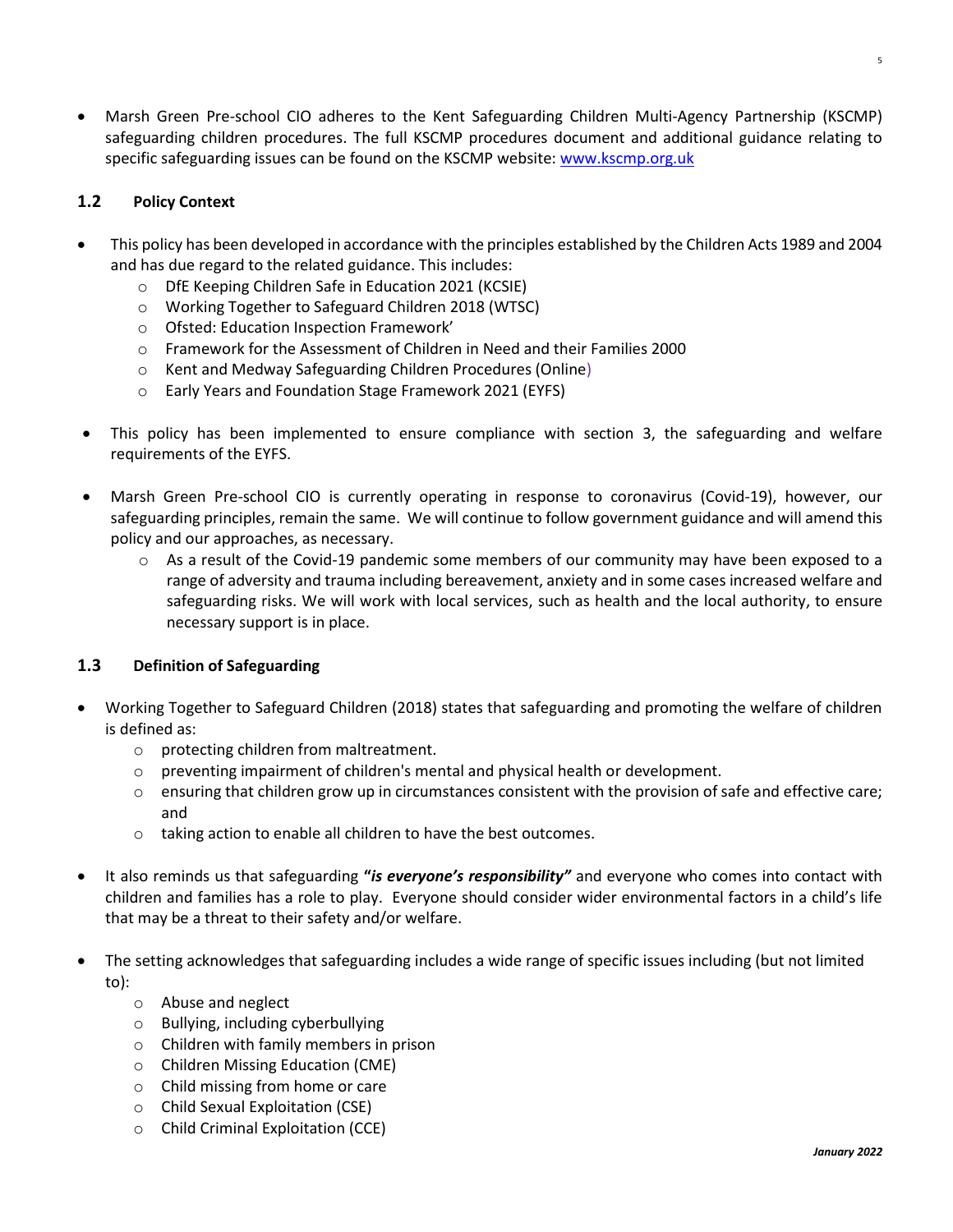- o Contextual safeguarding (risks outside the family home)
- o County lines and gangs
- o Domestic abuse
- o Drugs and alcohol misuse
- o Fabricated or induced illness
- o Faith abuse
- o Gender based abuse and violence against women and girls
- o Hate
- o Homelessness
- o Human trafficking and modern slavery
- o Mental health
- o Nude or semi-nude image sharing, aka youth produced/involved sexual imagery or "Sexting"
- o Online safety
- o Peer on peer abuse, child on child abuse
- o Preventing radicalisation and extremism
- o Private fostering
- o Relationship abuse
- o Serious violence
- o Sexual violence and sexual harassment
- $\circ$  So-called 'honour-based' abuse, including Female Genital Mutilation (FGM) and forced marriage
- o Upskirting
- Annex B of ['Keeping Children Safe in Education'](https://www.gov.uk/government/publications/keeping-children-safe-in-education--2) (KCSIE) contains important additional information about specific forms of abuse and safeguarding issues. Staff at the setting who work directly with children will read this annex.
- If staff have any concerns about a child's welfare, they should act on them immediately. They should follow this policy and speak to the Designated Safeguarding Lead (or deputy).

#### **1.4 Related Safeguarding Policies**

- This policy is one of a series of our integrated safeguarding portfolio, and should be read and actioned in conjunction with the policies as listed below:
	- o Managing Behaviour Policy
	- o E-safety Policy
	- o General Data Protection Regulation Policy
	- o Health and Safety Policy
	- o Allegations Against a Member of Staff Policy
	- o Staff Code of Conduct (including Acceptable Use of Technology (AUP))
	- o Staffing and Employment Policy
	- o Accident and Injury Policy (including medicines)
	- o Whistleblowing Policy
	- o Risk assessments (e.g. trips, use of technology, setting reopening)
- **Supporting Guidance (to be read and followed alongside this document)**
	- o "Guidance for Safer Working Practice for Adults who Work with Children and Young People in Education Settings" - Safer Recruitment Consortium, May 2019.
	- o "What to do if you are worried a child is being abused" DfE, March 2015
	- o Early Years Foundation Stage 2021 Welfare Requirements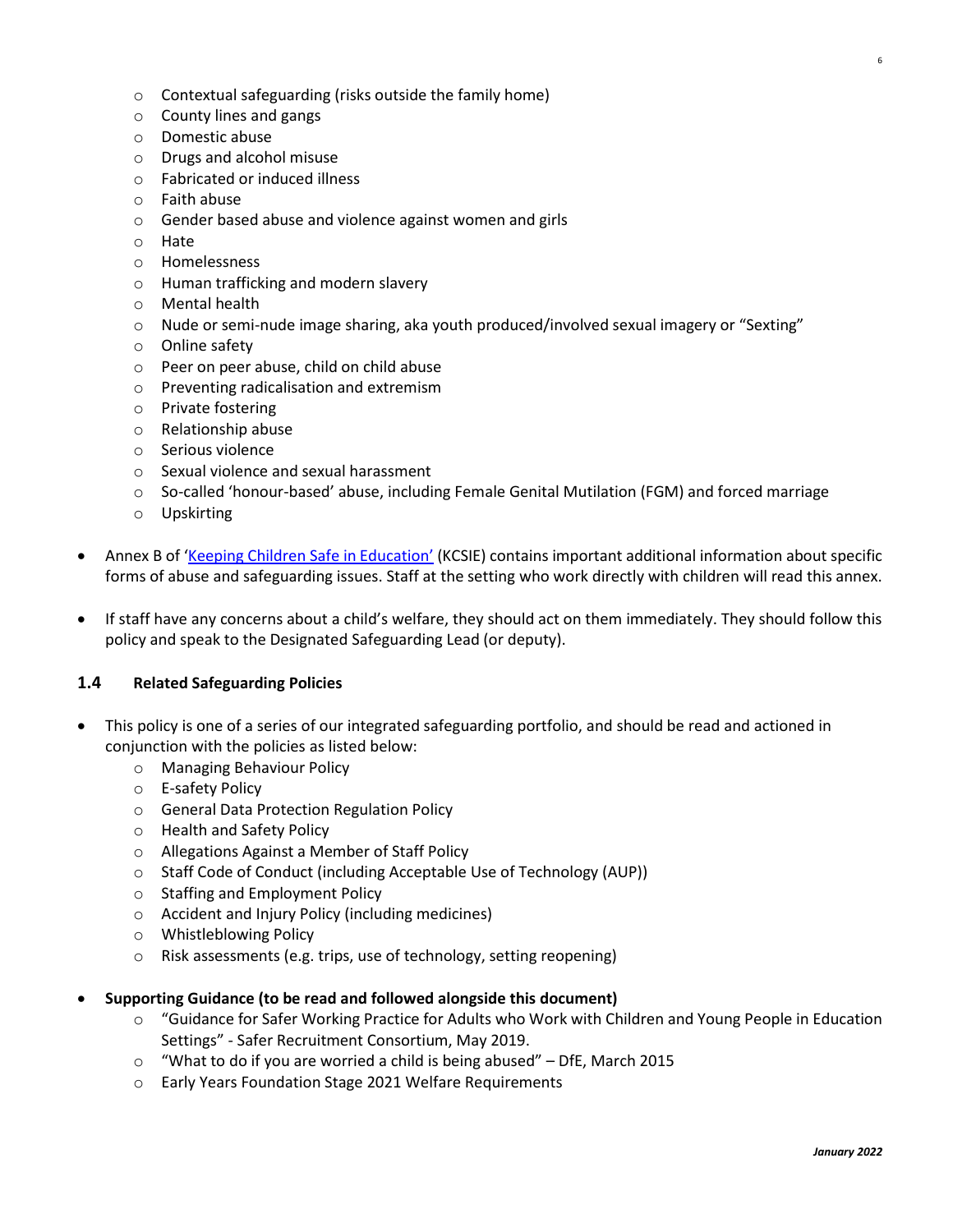• These documents can be found in the safeguarding folder and laptop. Policies are also available on the website <https://www.marshgreenpreschool.org.uk/policies/>

#### **1.5 Policy Compliance, Monitoring and Review**

- Marsh Green Pre-school CIO will review this policy at least annually (as a minimum) and will update it as needed, so that it is kept up to date with safeguarding issues as they emerge and evolve, including lessons learnt. The policy will also be revised following any national or local updates, significant local or national safeguarding events and/or learning, and/or any changes to our own procedures.
- All staff (including temporary staff and volunteers) will be provided with a copy of this policy and part one of KCSIE 2021 as appropriate. A downloaded version of the handbook is stored on the manager's laptop and the business manager's laptop.
- Parents/carers can obtain a copy of the Child Protection Policy and other related policies on request. Additionally, our policies can be viewed via our website: <https://www.marshgreenpreschool.org.uk/policies/>
- The policy forms part of our development plan and will be reviewed annually by the DSL and manager, who have responsibility for oversight of safeguarding and child protection systems.
- The Designated Safeguarding Lead (DSL) and manager will ensure the trustees receive regular reporting on safeguarding activity and systems. They will not receive details of individual children's situations or identifying features of families as part of their oversight responsibility.

# **2. Key Responsibilities**

#### **2.1 Leadership and Management**

- The manager and trustees have a strategic responsibility for our safeguarding arrangements and will comply with their duties under legislation.
- The manager and trustees have regard to the EYFS 2021 and KCSIE 2021 guidance and will ensure our policies, procedures and training is effective and complies with the law at all times.
- The manager and trustees will ensure that the Designated Safeguarding Lead is supported in their role and is provided with sufficient time so they can provide appropriate support to staff and children regarding any safeguarding and welfare concerns.
- The manager and trustees will ensure that our child protection and safeguarding policies and procedures are understood and followed by all staff.

# **2.2 Designated Safeguarding Lead (DSL)**

- The EYFS states; *'a practitioner must be designated to take lead responsibility for safeguarding children in every setting'.* The manager and trustees of Marsh Green Pre-school CIO have appointed an appropriately qualified and experienced Designated Safeguarding Lead (DSL) to fulfil this role in our setting.
	- $\circ$  The setting has appointed (Jenny Johnson) as the Designated Safeguarding Lead (DSL).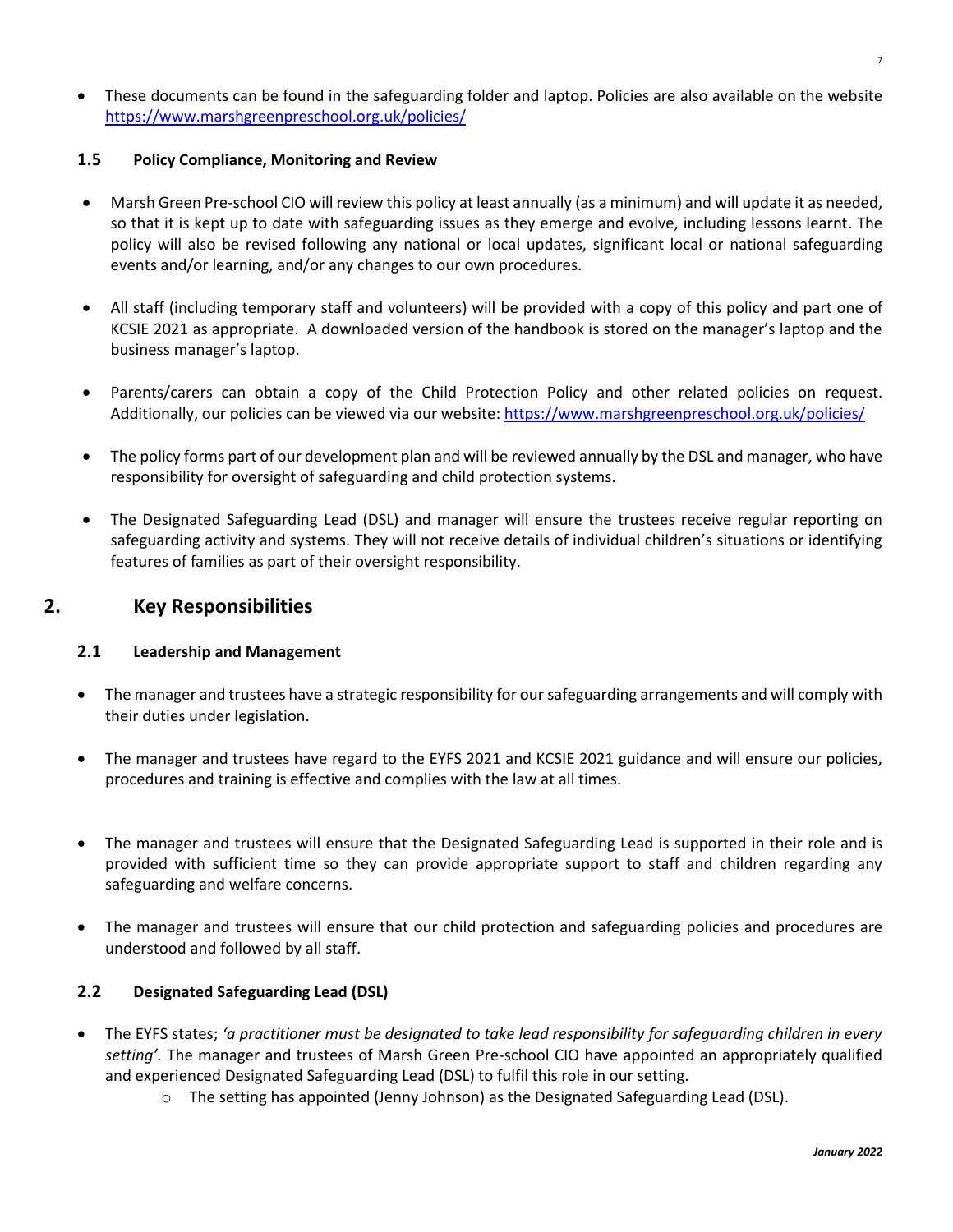- The DSL has overall responsibility for the day-to-day oversight of safeguarding and child protection systems (including online safety) in the setting. Whilst the activities of the DSL may be delegated to the deputies, the ultimate lead responsibility for safeguarding and child protection remains with the DSL and this responsibility will not be delegated.
- The setting has also appointed Julie Partridge as Deputy DSL, who will have delegated responsibilities and act in the DSL's absence.
- It is the role of the DSL to:
	- $\circ$  Acting as the central contact point for all staff to discuss any safeguarding concerns
	- $\circ$  Maintaining a confidential recording system for safeguarding and child protection concerns
	- o Coordinating safeguarding action for individual children
		- When supporting children with a social worker or looked after children the DSL should have the details of the child's social worker and the name of the virtual school head in the authority that looks after the child (with the DSL liaising closely with the designated teacher)
	- $\circ$  Liaising with other agencies and professionals in line with KCSIE 2021 and WTSC 2018
	- $\circ$  Ensuring that locally established procedures as put in place by the three safeguarding partners as part of the Kent Safeguarding Children Multi-Agency Partnership procedures (KSCMP), including referrals, are followed, as necessary.
	- $\circ$  Representing, or ensure the setting is appropriately represented at multi-agency safeguarding meetings (including child protection conferences)
	- $\circ$  Managing and monitoring the setting role in any multi-agency plan for a child.
	- $\circ$  Being available during setting hours for staff to discuss any safeguarding concerns and ensuring adequate and appropriate DSL cover arrangements in response to any closures and out of hours and/or out of term activities.
	- o Ensuring all staff access appropriate safeguarding training and relevant updates in line with the recommendations within EYFS 2021.
- The DSL will undergo appropriate and specific training to provide them with the knowledge and skills required to carry out their role. Deputy DSLs will be trained to the same standard as the DSL. The DSLs training will be updated formally at least every two years, but their knowledge and skills will be updated through a variety of methods at regular intervals and at least annually.

# **2.3 Members of Staff**

- The EYFS 2021 requires providers *'to take all necessary steps to keep children safe and well'*' and accordingly, everyone involved in the care of young children has a role to play in their protection. All members of staff in the setting are part of the wider safeguarding system for children and are in a unique position to observe any changes in a child's behaviour or appearance.
- All members of staff have a responsibility to:
	- o Provide a safe environment in which children can learn.
	- $\circ$  Be aware of the indicators of abuse and neglect so that they can identify cases of children who may need help or protection.
	- $\circ$  Know what to do if a child tells them that he or she is being abused or neglected and understand the impact abuse and neglect can have upon a child.
	- o Be able to identify and act upon indicators that children are, or at risk of developing mental health issues.
	- $\circ$  Be prepared to identify children who may benefit from early help.
	- o Understand the early help process and their role in it.
	- o Understand the settings safeguarding policies and systems.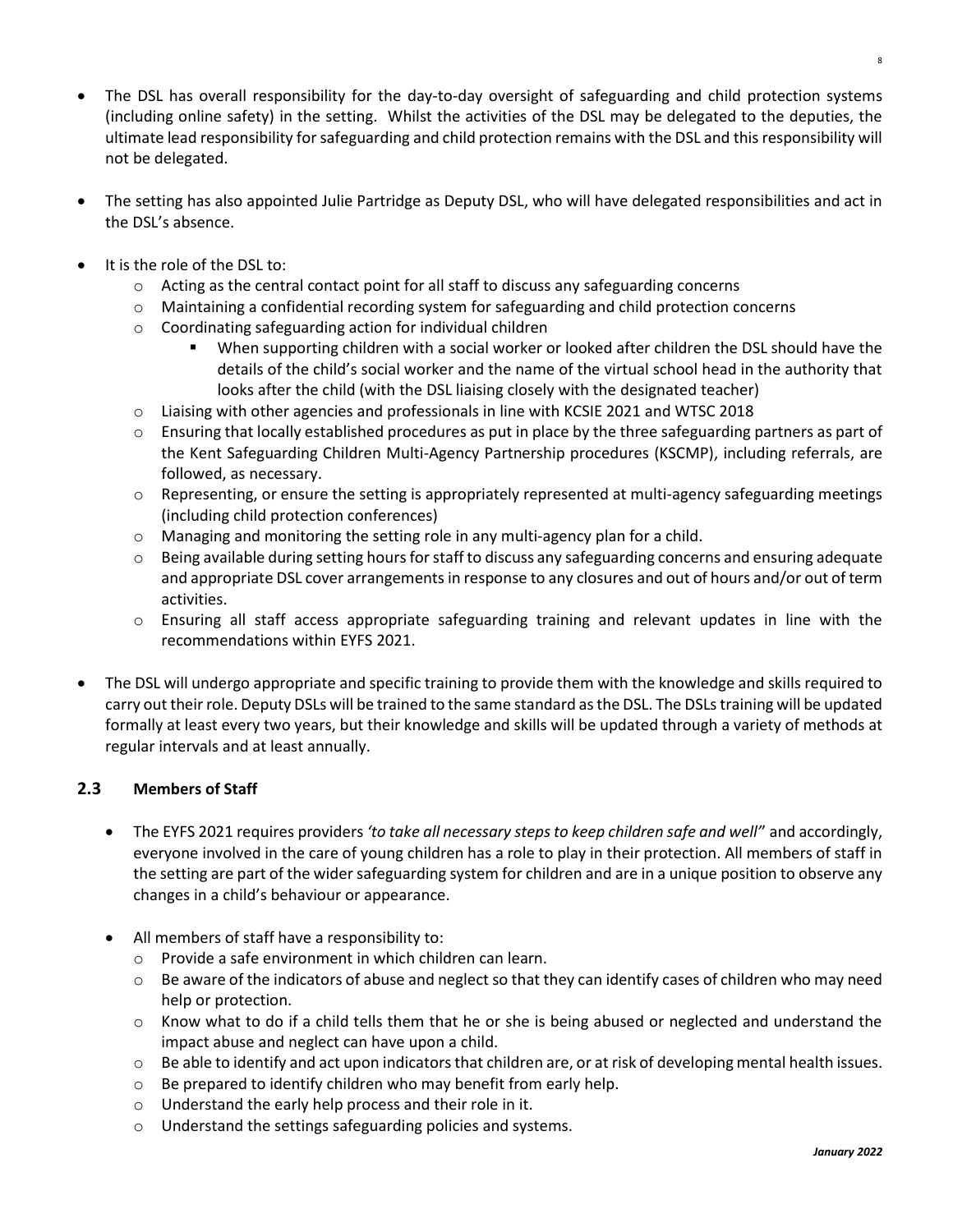- o Undertake regular and appropriate training which is regularly updated.
- $\circ$  Be aware of the local process of making referrals to children's social care and statutory assessment under the Children Act 1989.
- o Know how to maintain an appropriate level of confidentiality.
- o Reassure children who report concerns that they are being taken seriously and that they will be supported and kept safe.

#### **2.4 Children**

- Children have a right to:
	- o Feel safe, be listened to, and have their wishes and feelings taken into account.
	- $\circ$  Confidently report abuse, knowing their concerns will be treated seriously, and knowing they can safely express their views and give feedback.
	- o Receive help from a trusted adult.
	- o Learn how to keep themselves safe, including online.

#### **2.5 Parents and Carers**

- Parents/carers have a responsibility to:
	- o Understand and adhere the relevant policies and procedures.
	- $\circ$  Talk to their children about safeguarding issues with their children and support the setting in their safeguarding approaches.
	- $\circ$  Identify behaviours which could indicate that their child is at risk of harm including online.
	- o Seek help and support from the setting or other agencies.

# **3. Child Protection Procedures**

#### **3.1 Recognising Indicators of Abuse and Neglect**

- All staff are made aware of the definitions and indicators of abuse and neglect as identified by Working Together to Safeguard Children (2018), EYFS 2021 and Keeping Children Safe in Education 2021. This is outlined locally within the [Kent Support Levels Guidance.](https://www.kscmp.org.uk/guidance/kent-support-levels-guidance)
- Marsh Green Pre-school CIO recognise that when assessing whether a child may be suffering actual or potential harm there are four categories of abuse:
	- o Physical abuse
	- o Sexual abuse
	- o Emotional abuse
	- o Neglect
		- For further information see Appendix 1.
- Marsh Green Pre-school CIO recognises that concerns may arise in many different contexts and can vary greatly in terms of their nature and seriousness. The indicators of child abuse and neglect can vary from child to child. Children develop and mature at different rates, so what appears to be worrying behaviour for a younger child might be normal for an older child. It is important to recognise that indicators of abuse and neglect do not automatically mean a child is being abused however all concerns should be taken seriously and will be explored by the DSL on a case-by-case basis.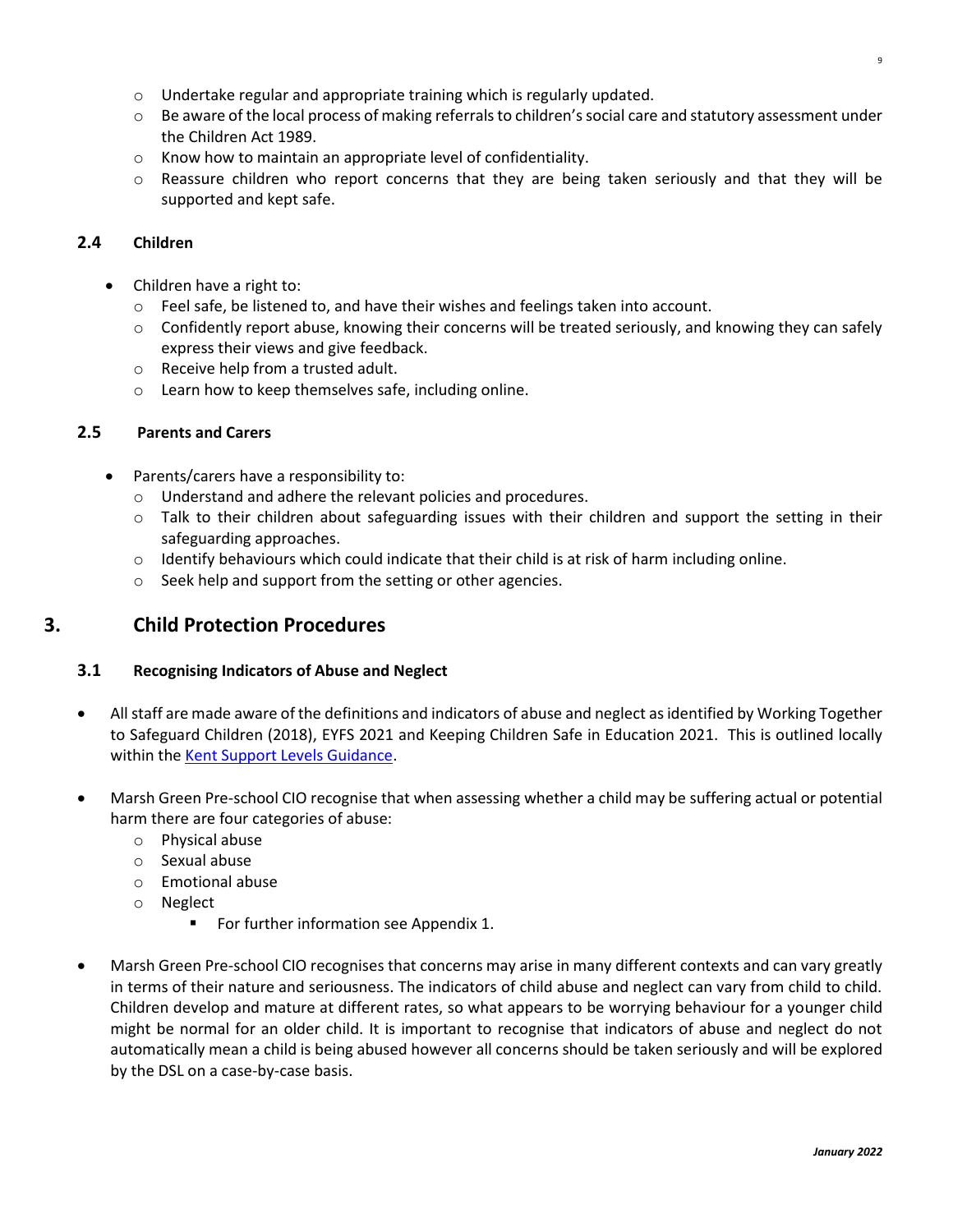- Marsh Green Pre-school CIO recognises abuse, neglect, and safeguarding issues are rarely standalone events and cannot always be covered by one definition or one label alone. In many cases, multiple issues will overlap with one another, therefore staff will always be vigilant and always raise concerns with a DSL.
- Parental behaviours can indicate child abuse or neglect, so staff will be alert to parent-child interactions or concerning parental behaviours; this could include parents who are under the influence of drugs or alcohol or if there is a sudden change in their mental health.
- Children may report abuse happening to themselves, their peers or their family members. All reports made by children to staff will be taken seriously and will be responded to in line with this policy.
- Safeguarding incidents and/or behaviours can be associated with factors and risks outside the setting. Children can be at risk of abuse or exploitation in situations outside their families; extra-familial harms take a variety of different forms and children can be vulnerable to multiple harms including (but not limited to) sexual exploitation, criminal exploitation, sexual abuse, serious youth violence and county lines.
- Technology can be a significant component in many safeguarding and wellbeing issues. Children are at risk of abuse online as well as face to face and in many cases, abuse will take place concurrently via online channels and in daily life. Children can also abuse their peers online.
- By understanding the indicators or abuse and neglect, we can respond to problems as early as possible and provide the right support and services for the child and their family. All members of staff are expected to be aware of and follow this approach if they are concerned about a child:



['What to do if you are worried a child is being abused'](https://www.gov.uk/government/publications/what-to-do-if-youre-worried-a-child-is-being-abused--2) 2015

- In all cases, if staff are unsure, they will always speak to the DSL (or deputy).
- Marsh Green Pre-school CIO recognises that some children have additional or complex needs and may require access to intensive or specialist services to support them.

#### **3.2 Responding to Child Protection Concerns**

- If staff are made aware of a child protection concern, they are expected to:
	- o listen carefully to the concern and be non-judgmental.
	- $\circ$  only use open questions to clarify information where necessary, e.g. who, what, where, when or Tell, Explain, Describe (TED).
	- $\circ$  not promise confidentiality as concerns will have to be shared further, for example, with the DSL and potentially Integrated Children's Services.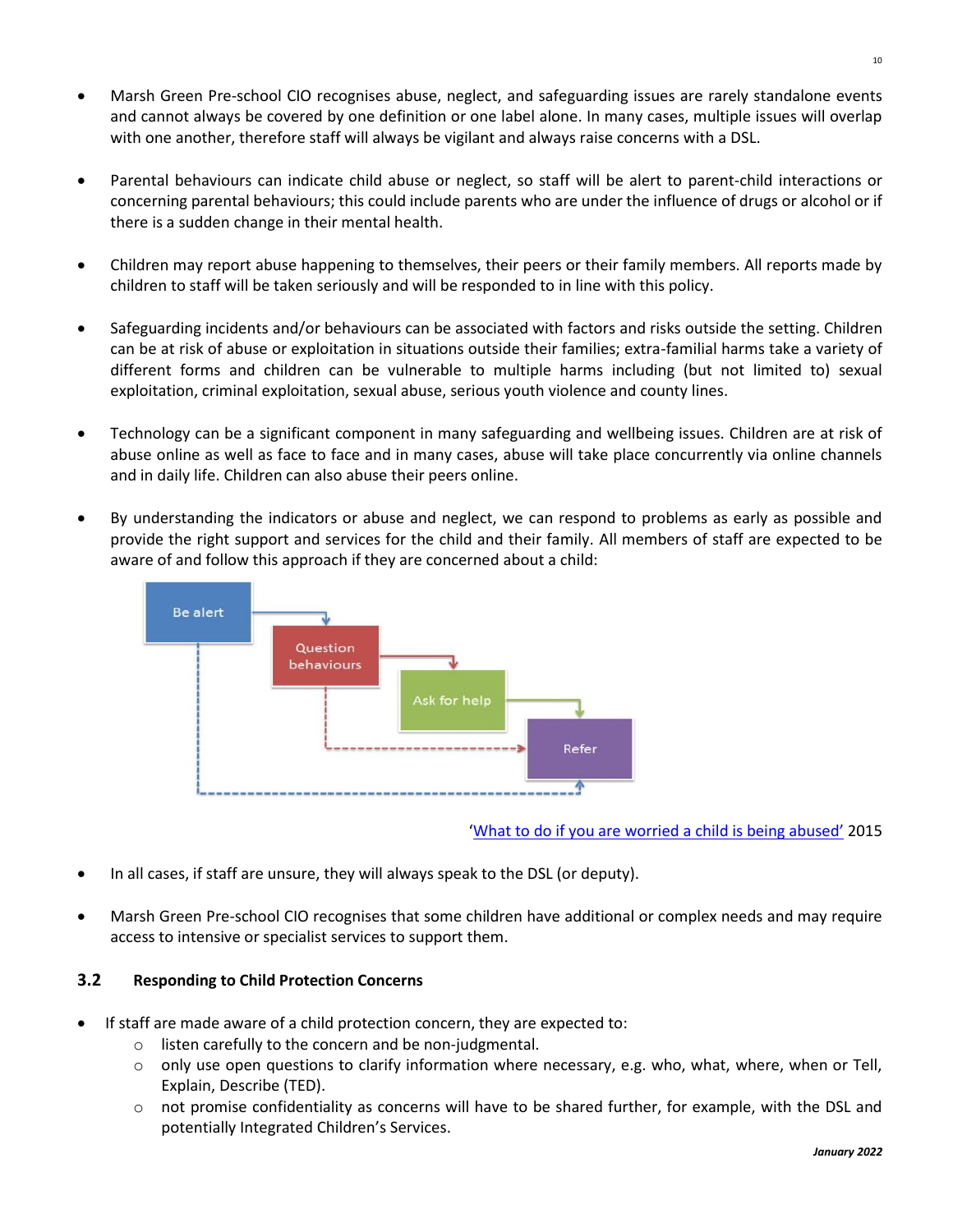- o be clear about boundaries and how the report will be progressed.
- o record the concern in line with setting record keeping requirements.
- o inform the DSL (or deputy), as soon as practically possible.
- The DSL or a deputy should always be available to discuss safeguarding concerns. If in exceptional circumstances, a DSL is not available, this should not delay appropriate action being taken. Staff should speak to the Rebecca Shipp, manager and/or take advice from Education Safeguarding Service or via consultation with a social worker from the Front Door. In these circumstances, any action taken will be shared with a DSL as soon as is practically possible.
- Marsh Green Pre-school CIO will respond to concerns in line with the Kent Safeguarding Children Multi-Agency Partnership procedures (KSCMP).
	- o The full KSCMP procedures and additional guidance relating to reporting concerns and specific safeguarding issues can be found on their website: [www.kscmp.org.uk](http://www.kscmp.org.uk/)
	- $\circ$  Specific information and guidance to follow with regards to accessing Early Help and Preventative Services and/or Children's Social Work Services as part of Integrated Children's Services (ICS) in Kent can be found here: [www.kelsi.org.uk/support-for-children-and-young-people/integrated-childrens-services](http://www.kelsi.org.uk/support-for-children-and-young-people/integrated-childrens-services)
- Where a child is suffering, or is likely to suffer from harm, or is in immediate danger, a 'request for support' will be made immediately to Integrated Children's Services (via the 'Front Door') and/or the police, in line with KSCMP procedures.
	- o Marsh Green Pre-school CIO recognise that in situations where there are immediate child protection concerns for a child as identified in line with Support Level Guidance, it is NOT to investigate as a single agency, but to act in line with KSCMP guidance which may involve multi-agency decision making**.**
	- o The DSL may seek advice or guidance from their Area Education Safeguarding Advisor from the Education Safeguarding Service before deciding next steps.
	- o They may also seek advice or guidance from a social worker at the Front Door service who are the first point of contact for Integrated Children's Services (ICS).
- In the event of a request for support to the Front Door being necessary, parents/carers will be informed and consent to this will be sought by the DSL in line with guidance provided by KSCMP and ICS. Parents/carers will be informed of this, unless there is a valid reason not to do so, for example, if to do so would put a child at risk of harm or would undermine a criminal investigation.
- All staff are aware of the process for making request for support referrals for statutory assessments under the Children Act 1989, along with the role they might be expected to play in such assessments.
- Where is it is identified a child may benefit from Early Help support (as provided by ICS), the DSL (or deputy) will generally lead as appropriate and make a request for support via the Front Door.
	- o The DSL will keep all early help cases under constant review and consideration will be given to escalating concernsto the Front Door or seeking advice via the Education Safeguarding Service if the situation does not appear to be improving or is getting worse.
- If, after a request for support or any other planned external intervention, a child's situation does not appear to be improving or there is a concern regarding decisions made, the DSL will consider following [KSCMP escalation](https://www.proceduresonline.com/kentandmedway/chapters/p_resolution.html)  [procedures](https://www.proceduresonline.com/kentandmedway/chapters/p_resolution.html) to ensure their concerns have been addressed and, most importantly, that the child's situation improves. DSLs may request support with this via the Education Safeguarding Service.

#### **3.3 Recording Concerns**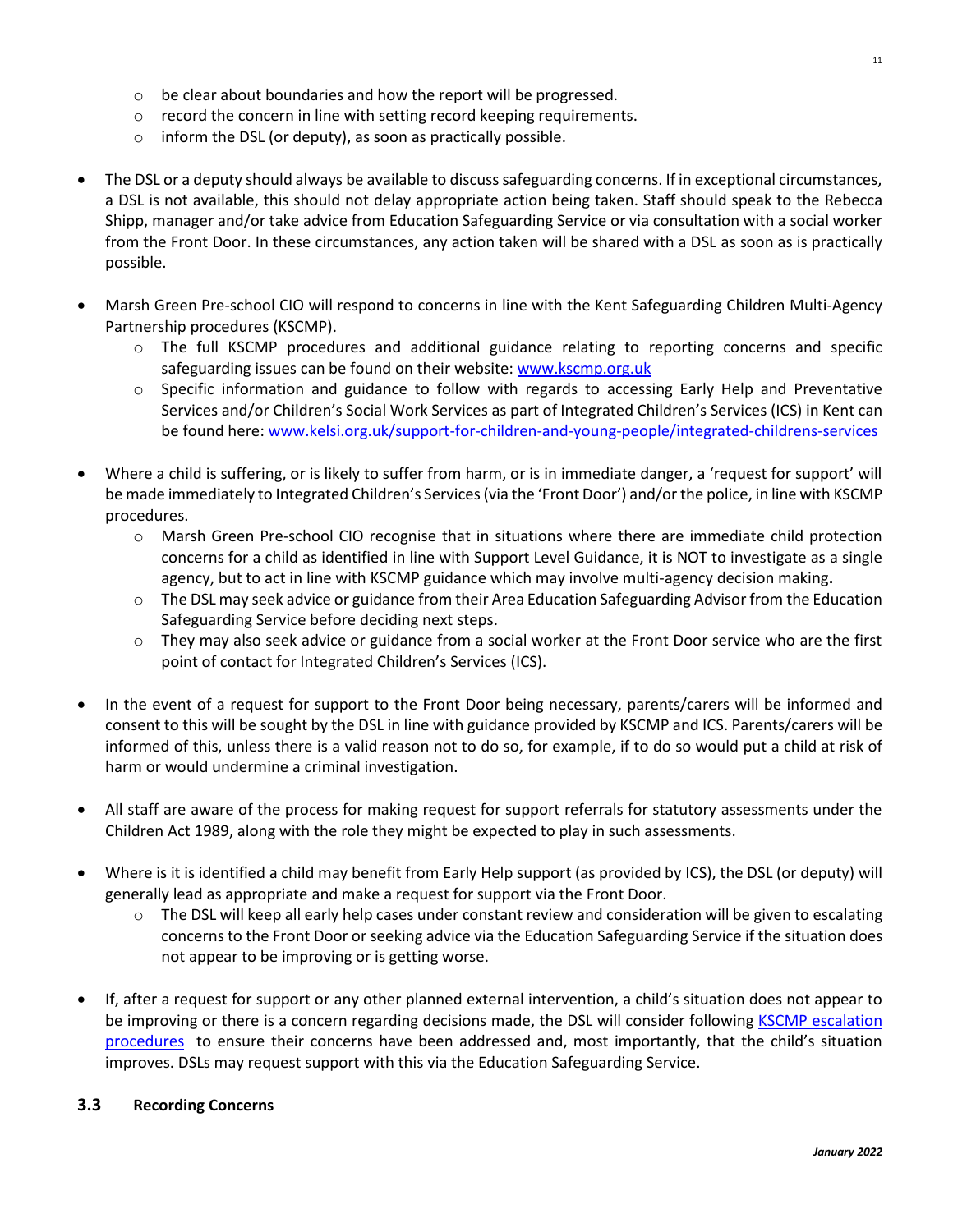- All safeguarding concerns, discussions and decisions, and reasons for those decisions, will be recorded in writing on the setting safeguarding incident/concern form and passed without delay to the DSL.
- Incident/Welfare concern forms are kept in the safeguarding folder in the lockable black cabinet.
- Records will be completed as soon as possible after the incident/event, using the child's words and will be signed and dated by the member of staff. Child protection records will record facts and not personal opinions. A body map will be completed if injuries have been observed.
- If there is an immediate safeguarding concern the member of staff will consult with a DSL before completing the form as reporting urgent concerns takes priority.
- If members of staff are in any doubt about recording requirements, they will discuss their concerns with the DSL.
- Child protection records will include a clear and comprehensive summary of the concern, details of how the concern was followed up and resolved and details regarding any action taken, decisions reached and the outcome.
- Child protection records will be kept confidential and stored securely. Child protection records will be kept for individual children and will be maintained separately from all other records relating to the child in the setting. Child protection records are kept in accordance with data protection legislation and are retained centrally and securely by the DSL.
- All child protection records will be transferred in accordance with data protection legislation to the child's subsequent setting, under confidential and separate cover as soon as possible. Child Protection files will be transferred securely to the new DSL, separately to the child's main file, and a confirmation of receipt will be obtained.
- In addition to the child protection file, the DSL will also consider if it would be appropriate to share any information with the DSL at the new setting in advance of a child leaving, for example, information that would allow the new setting to continue to provide support.
- Where the setting receives child protection files, the DSL will ensure key staff such as the special educational needs co-ordinator (SENCO) will be made aware of relevant information as required.

#### **3.4 Multi-Agency Working**

- Marsh Green Pre-school CIO recognises and is committed to its responsibility to work within the KSCMP multiagency safeguarding arrangements. The management team and DSL will work to establish strong and cooperative local relationships with professionals in other agencies in line with statutory guidance.
- Marsh Green Pre-school CIO recognises the importance of multi-agency working and is committed to working alongside partner agencies to provide a coordinated response to promote children's welfare and protect them from harm. This includes contributing to KSCMP processes as required, such as, participation in relevant safeguarding multi-agency plans and meetings, including Child Protection Conferences, Core Groups, Strategy Meetings, Child in Need meetings or other early help multi-agency meetings.

#### **3.5 Confidentiality and Information Sharing**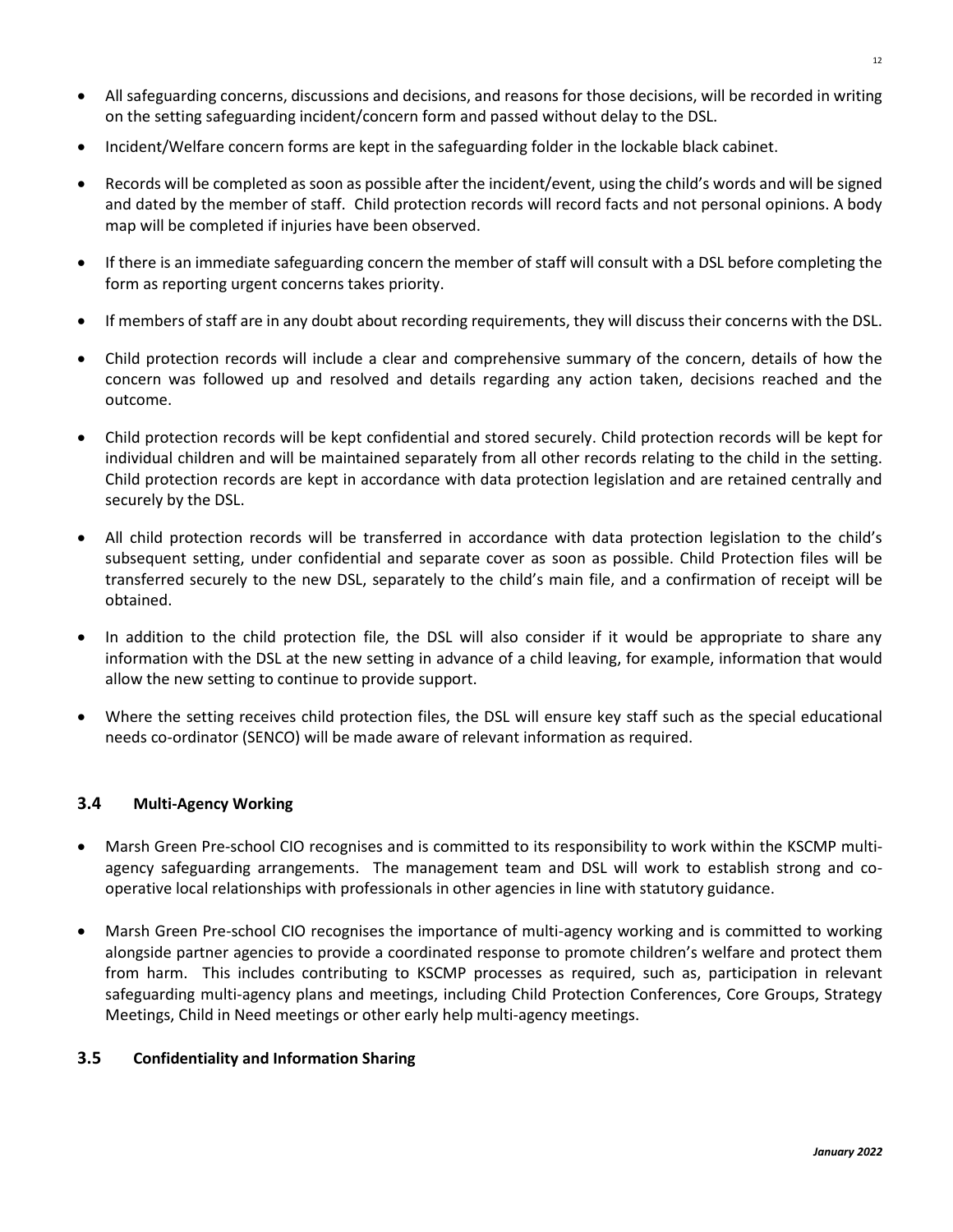- Marsh Green Pre-school CIO recognises our duty and powers to hold, use and share relevant information with appropriate agencies in matters relating to child protection at the earliest opportunity as per statutory guidance outlined within WTSC 2018 and KCSIE 2021.
- Marsh Green Pre-school CIO has an appropriately trained Data Protection Officer (DPO), Julie Partridge, as required by the General Data Protection Regulations (GDPR) to ensure that our setting is complaint with all matters relating to confidentiality and information sharing requirements.
- The Data Protection Act 2018 and GDPR do not prevent the sharing of information for the purposes of keeping children safe. Fears about sharing information must not be allowed to stand in the way of the need to safeguard and promote the welfare and protect the safety of children. DfE "Information sharing advice for safeguarding [practitioners'](https://www.gov.uk/government/publications/safeguarding-practitioners-information-sharing-advice)' (2018) provides further detail and is kept in the safeguarding folder in the lockable black cabinet.
- The manager and DSL will disclose relevant safeguarding information about a child with staff on a 'need to know' basis.
- All members of staff must be aware that whilst they have duties to keep information confidential, in line with our Confidentiality Policy [\(https://www.marshgreenpreschool.org.uk/policies/\)](https://www.marshgreenpreschool.org.uk/policies/), they also have a professional responsibility to be proactive in sharing information as early as possible to help identify, assess, and respond to risks or concerns about the safety and welfare of children; this may include sharing information with the DSL and with other agencies as appropriate. All staff are aware they cannot promise confidentiality in situations which might compromise a child's safety or wellbeing.

# **3.6 Complaints**

- All members of our community should feel able to raise or report any concerns about children's safety or potential failures in our safeguarding regime. The setting has a complaints procedure available to parents, members of staff and visitors who wish to report concerns or complaints. This can be found on staff noticeboard and website:<https://www.marshgreenpreschool.org.uk/policies/>
- Whilst we encourage members of our community to report concerns and complaints directly to us, we recognise this may not always be possible. Children, young people, and adults who have experienced abuse can contact the NSPCC 'Report Abuse in Education' helpline on [0800 136 663](tel:0800%20136%20663) or via email: [help@nspcc.org.uk](mailto:help@nspcc.org.uk)
- Staff can also access the NSPCC whistleblowing helpline if they do not feel able to raise concerns regarding child protection failures internally.
	- o Staff can call 0800 028 0285 (08:00 to 22:00 Monday to Friday and 09:00 to 18:00 at weekends) or email [help@nspcc.org.uk.](mailto:help@nspcc.org.uk)
- The leadership team at Marsh Green Pre-school CIO will take all concerns reported seriously and all complaints will be considered and responded to in line with the relevant and appropriate process.
	- o Anything that constitutes an allegation against a member of staff or volunteer will be dealt with in line with section 8 of this policy.

# **4. Specific Safeguarding Issues**

• Marsh Green Pre-school CIO is aware of a range of specific safeguarding issues and situations that can put children at greater risk of harm. Whilst some of these issues may be more likely to involve older children, early years children may still be at risk at harm, for example where there are concerns involving family members.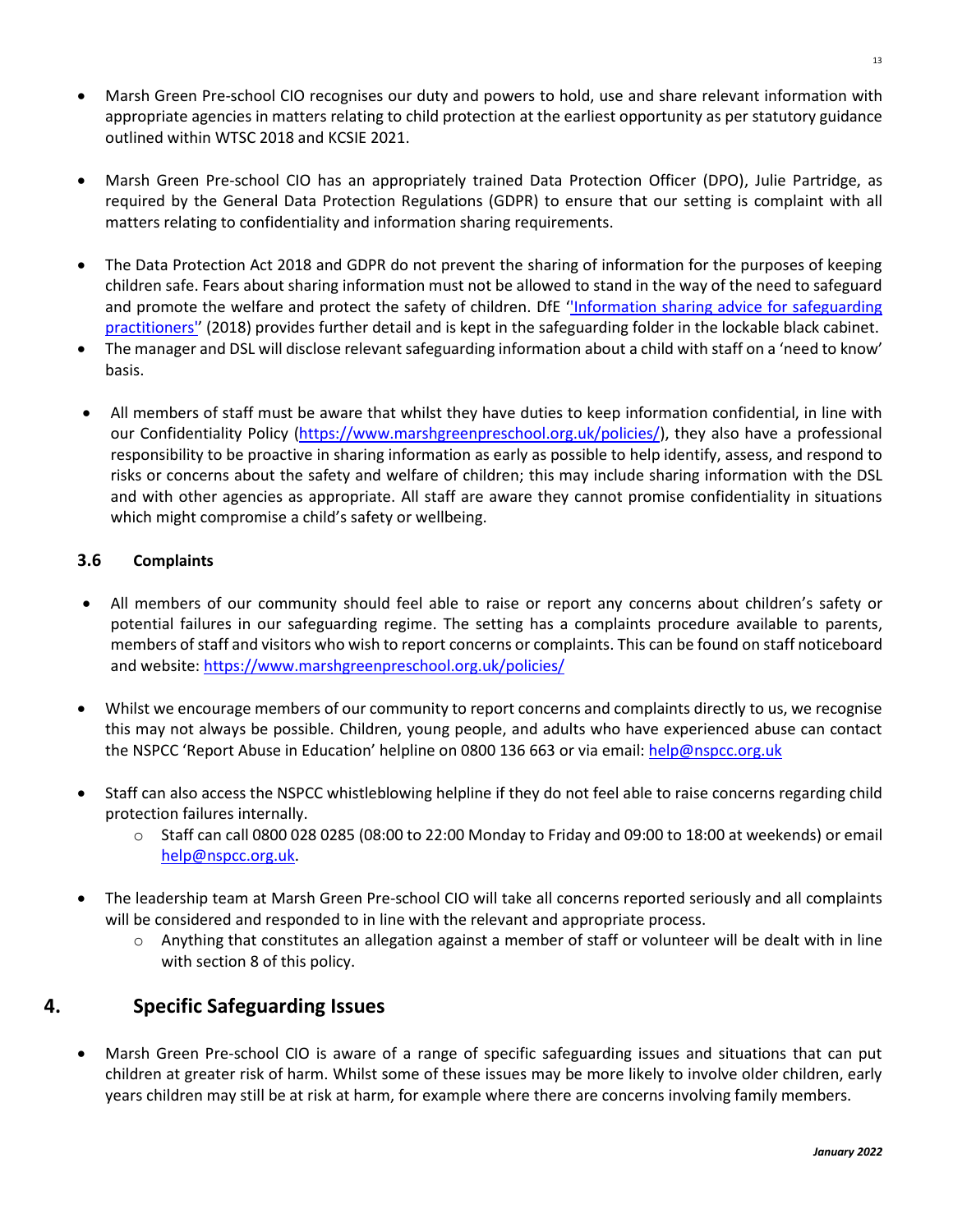• Where staff are unsure how to respond to specific safeguarding issues, they should follow the processes as identified in part 3 of this policy and speak with the DSL or a deputy.

# **4.1 Child on Child Abuse**

- All members of staff at Marsh Green Pre-school CIO recognise that children are capable of abusing their peers, and that it can happen both inside and outside of the setting and online.
- Marsh Green Pre-school CIO recognises that child on child abuse can take many forms, including but not limited to:
	- o Bullying, including cyberbullying, prejudice-based and discriminatory bullying
	- o abuse in intimate personal relationships between peers
	- o physical abuse which can include hitting, kicking, shaking, biting, hair pulling, or otherwise causing physical harm
	- o sexual violence and sexual harassment
	- o consensual and non-consensual sharing of nudes and semi-nude images and/or videos (also known as sexting or youth produced sexual imagery)
	- $\circ$  causing someone to engage in sexual activity without consent, such as forcing someone to strip, touch themselves sexually, or to engage in sexual activity with a third party
	- $\circ$  upskirting (which is a criminal offence), which typically involves taking a picture under a person's clothing without their permission, with the intention of viewing their genitals or buttocks to obtain sexual gratification, or cause the victim humiliation, distress or alarm
	- o initiation/hazing type violence and rituals
- Marsh Green Pre-school CIO believes that abuse is abuse and it will never be tolerated or dismissed as "banter", "just having a laugh", "part of growing up" or "boys being boys" as this can lead to a culture of unacceptable behaviours and an unsafe environment for children.
- Marsh Green Pre-school CIO recognises that even if there are no reported cases of child on child abuse, such abuse is still likely to be taking place.
- All staff have a role to play in challenging inappropriate behaviours between peers. Staff recognise that that some child on child abuse issues may be affected by gender, age, ability and culture of those involved, i.e. for gender based abuse, girls are more likely to be victims and boys more likely to be perpetrators.
- In order to minimise the risk of peer-on-peer abuse, Marsh Green Pre-school CIO will:
	- Implement Marsh Green Pre-school CIO's Managing Behaviour Policy.
	- Provide an environment for children to feel safe, listened to and valued by all staff.
	- Identify children to be at higher risk of abuse.
	- Ensure an age appropriate curriculum is delivered to and accessible for all children. Children's understanding of acceptable behaviour will be developed through the support and modelling of all staff.
	- Provide appropriate and regularly updated staff training.
- Marsh Green Pre-school CIO want children to feel able to confidently report abuse and know their concerns will be treated seriously. All allegations of child on child abuse will be reported to the DSL and will be recorded, investigated, and dealt with in line with associated policies, including child protection, anti-bullying and behaviour. Children who experience abuse will be offered appropriate support, regardless of where the abuse takes place.
- Alleged victims, perpetrators and any other child affected by child on child abuse will be supported by: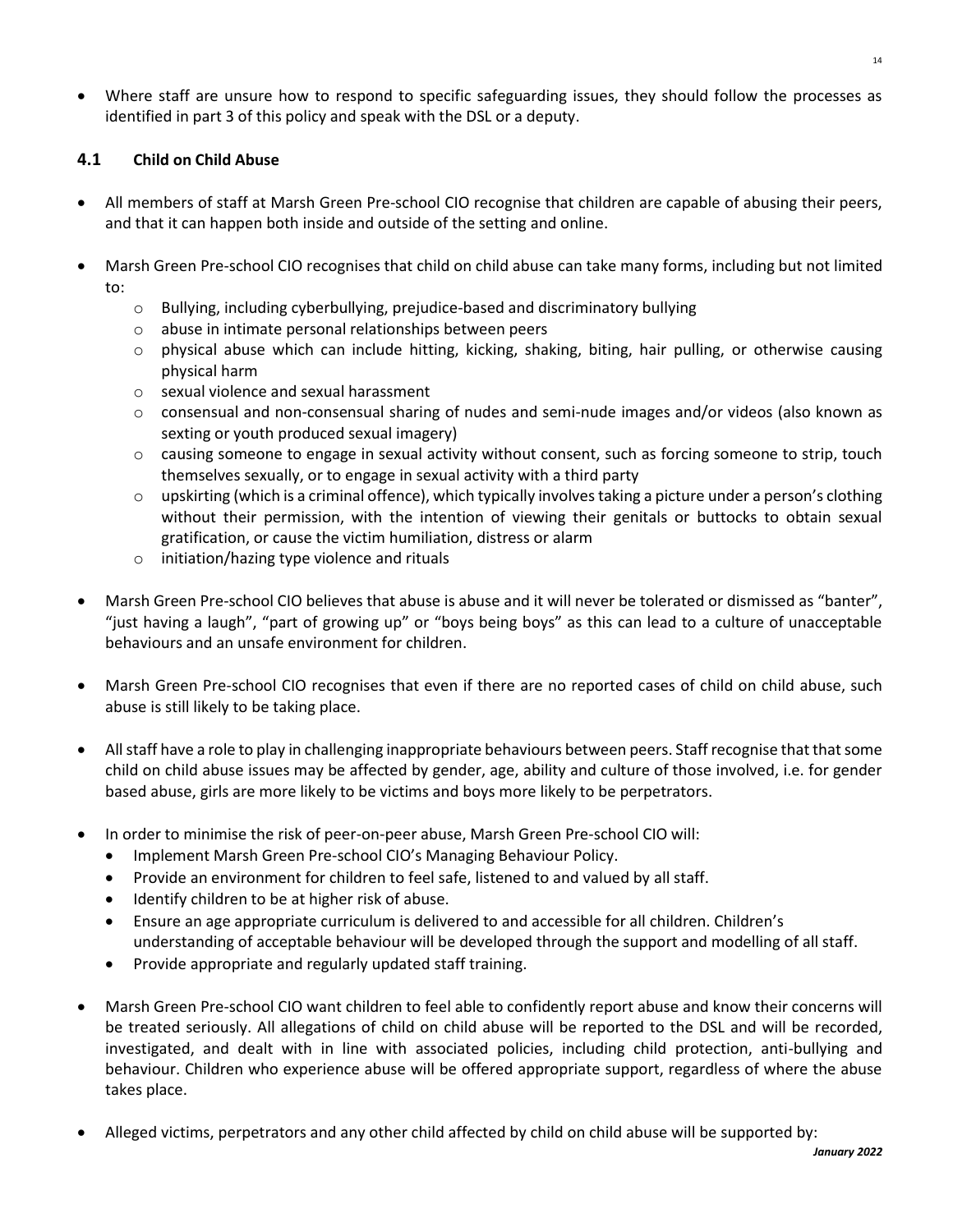- Taking all reports of abuse seriously and providing immediate support to all children involved.
- Ensuring inappropriate and harmful behaviours are dealt with immediately and consistently. Speak to all staff and children concerned ensuring children are supported to explain what happened rather than using direct questioning.
- Reporting incidents to the police or ICS, where appropriate.
- Consistently reviewing the curriculum to ensure it is age appropriate
- Following procedures outlined in our Managing Behaviour Policy.

#### **4.2 Child on Child Sexual Violence or Harassment**

- When responding to concerns relating to child on child sexual violence or harassment, Marsh Green Pre-school CIO will follow the guidance outlined in Part Five of KCSIE 2021 and the DfE '[Sexual Violence and Sexual](https://www.gov.uk/government/publications/sexual-violence-and-sexual-harassment-between-children-in-schools-and-colleges)  Har[assment Between Children in Schools and Colleges'](https://www.gov.uk/government/publications/sexual-violence-and-sexual-harassment-between-children-in-schools-and-colleges) guidance.
- Marsh Green Pre-school CIO recognises sexual violence and sexual harassment can occur between two children of any age and sex. It can occur through a group of children sexually assaulting or sexually harassing a single child or group of children and can occur online and face to face (both physically and verbally). Sexual violence and sexual harassment is never acceptable.
- All victims of sexual violence or sexual harassment will be reassured that they are being taken seriously and that they will be supported and kept safe. A victim will never be given the impression that they are creating a problem by reporting sexual violence or sexual harassment or be made to feel ashamed for making a report.
- When there has been a report of sexual violence or harassment, the DSL will make an immediate risk and needs assessment which will be considered on a case-by-case basis which explores how best to support and protect the victim and the alleged perpetrator (and any other children involved/impacted).
	- o The risk and needs assessment will be recorded and kept under review and will consider the victim (especially their protection and support), the alleged perpetrator, and all other children and staff and any actions that are required to protect them.
- Reports will initially be managed internally by the setting and where necessary will be referred to Integrated Children's Services and/or the Police.
	- $\circ$  The decision making and required action taken will vary on a case by case basis, but will be informed by the wishes of the victim, the nature of the alleged incident (including whether a crime may have been committed), the ages and developmental stages of the children involved, any power imbalance, if the alleged incident is a one-off or a sustained pattern of abuse, if there are any ongoing risks to the victim, other children, adult students or setting staff, and, any other related issues or wider context.
- If at any stage the DSL is unsure how to proceed, advice will be sought from the Education Safeguarding Service.

# **4.3 Nude and/or Semi-Nude Image Sharing by Children**

The UKCIS [Sharing nudes and semi-nudes: advice for education settings working with children and young](https://www.gov.uk/government/publications/sharing-nudes-and-semi-nudes-advice-for-education-settings-working-with-children-and-young-people)  [people](https://www.gov.uk/government/publications/sharing-nudes-and-semi-nudes-advice-for-education-settings-working-with-children-and-young-people)'guidance outlines how all educational settings should respond to incidents and should be read and understood by DSLs working will all age groups, not just older learners.

• Marsh Green Pre-school CIO recognises that consensual and non-consensual sharing of nudes and semi-nude images and/or videos (also known as youth produced/involved sexual imagery or "sexting") can be a safeguarding issue; all concerns will be reported to and dealt with by the DSL (or deputy).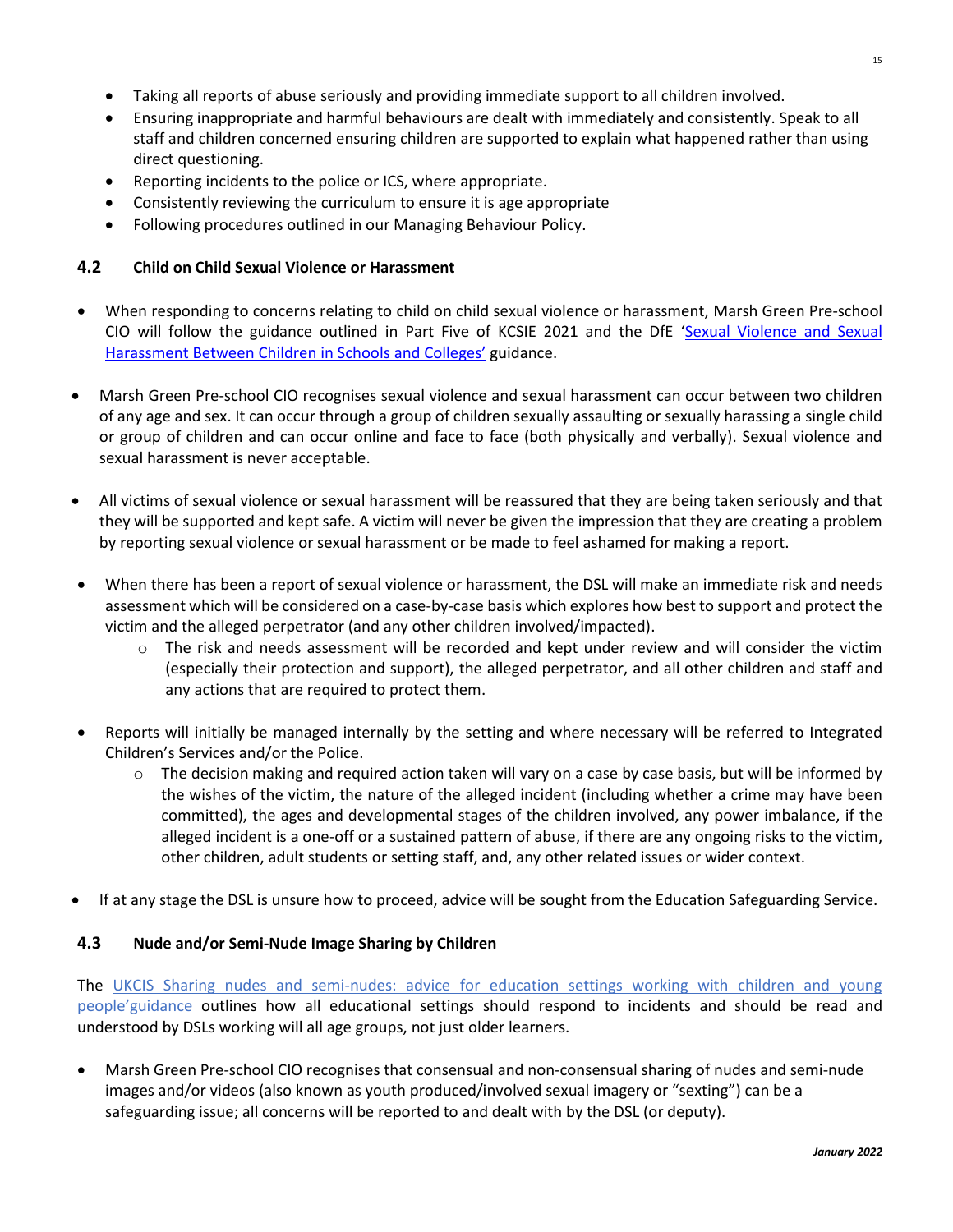- When made aware of concerns involving consensual and non-consensual sharing of nudes and semi-nude images and/or videos by children, staff are advised to:
	- o Report any concerns to the DSL immediately.
	- $\circ$  Never view, copy, print, share, store or save the imagery, or ask a child to share or download it this may be illegal. If staff have already viewed the imagery by accident, this will be immediately reported to the DSL.
	- o Not delete the imagery or ask the child to delete it.
	- o Not say or do anything to blame or shame any children involved.
	- o Explain to child(ren) involved that they will report the issue to the DSL and reassure them that they will receive appropriate support and help.
	- $\circ$  Not ask the child or children involved in the incident to disclose information regarding the imagery and not share information about the incident with other members of staff, the child(ren) involved or their, or other, parents and/or carers. This is the responsibility of the DSL.
- DSLs will respond to concerns as set out in the non-statutory UKCIS guidance: [Sharing nudes and semi-nudes:](https://www.gov.uk/government/publications/sharing-nudes-and-semi-nudes-advice-for-education-settings-working-with-children-and-young-people)  [advice for education settings working with children and young people](https://www.gov.uk/government/publications/sharing-nudes-and-semi-nudes-advice-for-education-settings-working-with-children-and-young-people)' and the local [KSCMP](http://www.kscb.org.uk/guidance/online-safety) guidance. When made aware of a concern involving consensual and non-consensual sharing of nudes and semi-nude images and/or videos:
	- o the DSL will hold an initial review meeting to explore the context and ensure appropriate and proportionate safeguarding action is taken in the best interests of any child involved. This may mean speaking with relevant staff and the children involved as appropriate.
	- o parents and carers will be informed at an early stage and be involved in the process to best support children, unless there is good reason to believe that involving them would put a child at risk of harm.
	- $\circ$  All decisions and action taken will be recorded in line with our child protection procedures.
	- o a referral will be made to ICS and/or the police immediately if:
		- the incident involves an adult (over 18).
		- there is reason to believe that a child has been coerced, blackmailed, or groomed, or there are concerns about their capacity to consent, for example, age of the child or they have special educational needs.
		- the image/videos involve sexual acts and a child under the age of 13, depict sexual acts which are unusual for the child's developmental stage, or are violent.
		- a child is at immediate risk of harm owing to the sharing of nudes and semi-nudes.
	- o The DSL may choose to involve other agencies at any time if further information/concerns are disclosed at a later date.
	- $\circ$  If DSLs are unsure how to proceed, advice will be sought from the Education Safeguarding Service.

#### **4.4 Child Sexual Exploitation (CSE) and Child Criminal Exploitation (CCE)**

- Marsh Green Pre-school CIO recognises that CSE and CCE are forms of abuse that occur where an individual or group takes advantage of an imbalance in power to coerce, manipulate or deceive a child into taking part in sexual or criminal activity, in exchange for something the victim needs or wants, and/or for the financial advantage or increased status of the perpetrator or facilitator and/or through violence or the threat of violence. CSE and CCE can affect children, both male and female and can include children who have been moved (commonly referred to as trafficking) for the purpose of exploitation.
- If staff are concerned that a child may be at risk of CSE or CCE, immediate action should be taken by speaking to the DSL or a deputy.

#### **4.5 Serious Violence**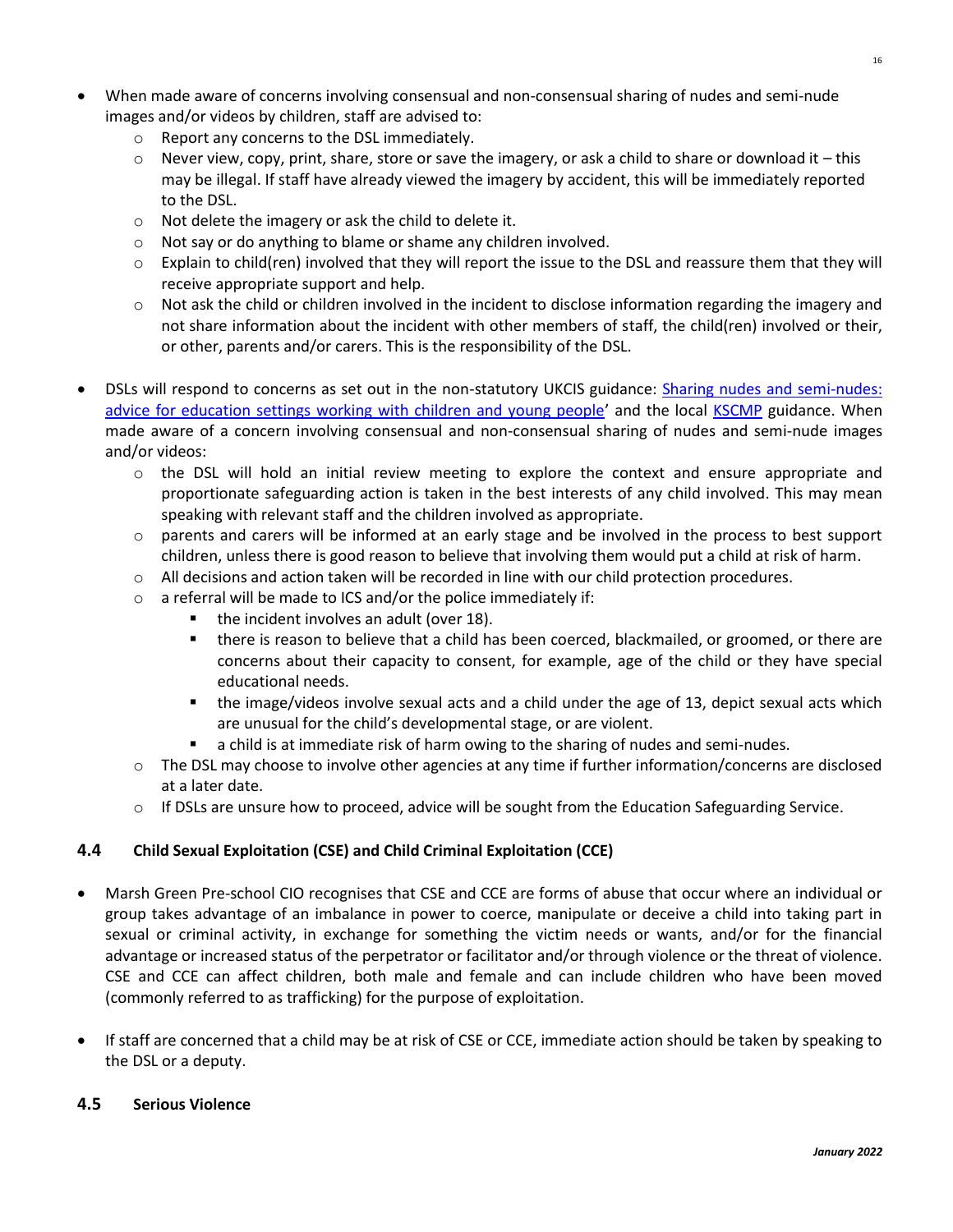- All staff are made aware of the indicators which may signal children are at risk from or are involved with serious violent crime. These may include unexplained gifts or new possessions, increased absence, a change in friendships or relationships with older individuals or groups, a significant decline in performance, signs of selfharm or a significant change in wellbeing, or signs of assault or unexplained injuries.
- Any concerns regarding serious violence will be reported and responded to in line with other child protection concerns.
	- o The initial response to child victims is important and staff will take any allegations seriously and work in ways that support children and keep them safe.

# **4.6 So-Called Honour Based Abuse**

- So-called 'honour'-based abuse (HBA) encompasses incidents or crimes which have been committed to protect or defend the honour of the family and/or the community, including female genital mutilation (FGM), forced marriage, and practices such as breast ironing.
- All forms of HBA are abuse (regardless of the motivation) and concerns should be responded to in line with section 3 of this policy. Staff will report any concerns about HBA to the DSL (or a deputy).

# **4.7 Preventing radicalisation**

- Marsh Green Pre-school CIO is aware of our duty under section 26 of the Counter-Terrorism and Security Act 2015 (the CTSA 2015), to have "due regard to the need to prevent people from being drawn into terrorism", also known as the Prevent duty and the [specific obligations](https://www.gov.uk/government/publications/prevent-duty-guidance/prevent-duty-guidance-for-further-education-institutions-in-england-and-wales) placed upon us as an education provider regarding risk assessments, working in partnership, staff training, and IT policies.
- Marsh Green Pre-school CIO recognises that children are vulnerable to extremist ideology and radicalisation and staff will be alert to changes in children's behaviour which could indicate that they may be in need of help or protection.
- Staff will report any concerns to the DSL (or a deputy), who is aware of the [local procedures](https://www.kelsi.org.uk/child-protection-and-safeguarding/prevent-within-schools) to follow.

# **5. Supporting Children Potentially at Greater Risk of Harm**

• Whilst all children should be protected, some groups of children are potentially at greater risk of harm.

#### **5.1 Safeguarding Children with Special Educational Needs or Disabilities (SEND)**

- Marsh Green Pre-school CIO acknowledges that children with special educational needs or disabilities (SEND) or certain health conditions can face additional safeguarding challenges and barriers for recognising abuse and neglect.
- Marsh Green Pre-school CIO recognisesthat children with SEND may face additional communication barriers and experience difficulties in managing or reporting abuse or challenges. Children with SEND will be appropriately supported to communicate and ensure that their voice is heard and acted upon.
- All members of staff will be encouraged to appropriately explore possible indicators of abuse such as behaviour, mood changes or injuries and not to assume that they are related to the child's disability. Staff will be mindful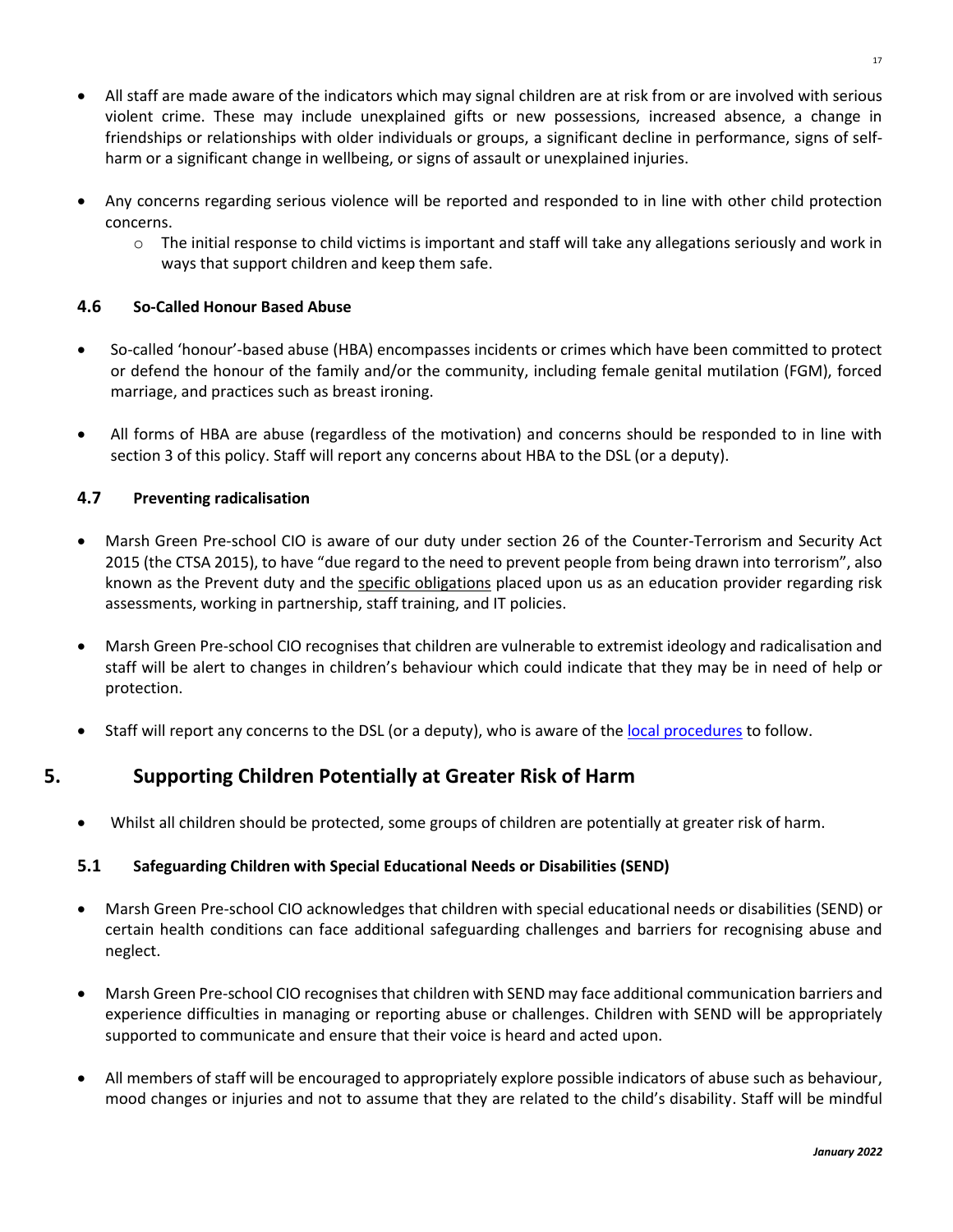that children with SEND or certain medical conditions may be disproportionally impacted by behaviours such as abuse or bullying, without outwardly showing any signs.

- Members of staff are encouraged to be aware that children with SEND can be disproportionally impacted by safeguarding concerns, such as exploitation, peer group isolation or bullying including prejudice-based bullying.
- To address these additional challenges, our setting will always consider implementing extra support and attention for children with SEND. The DSL will work closely with the SENCO (Jenny Johnson / Sophia Cottington) to plan support as required.

# **5.2 Children Requiring Mental Health Support**

- All staff will be made aware that mental health problems can, in some cases, be an indicator that a child has suffered or is at risk of suffering abuse, neglect or exploitation. Staff are aware that children's experiences, for example where children have suffered abuse and neglect, or other potentially traumatic adverse childhood experiences, can impact on their mental health, behaviour and education.
- Staff are well placed to observe children day-to-day and identify those whose behaviour suggests that they may be experiencing a mental health problem or be at risk of developing one.
- If staff have a mental health concern about a child that is also a safeguarding concern, immediate action should be taken by speaking to the DSL or a deputy.

# **5.3 Children who need a Social Worker**

- The DSL will hold details of social workers working with children in the setting so that decisions can be made in the best interests of the child's safety, welfare, and educational outcomes.
- Where children have a social worker, this will inform setting decisions about their safety and promoting their welfare, for example, responding to unauthorised absence and provision of pastoral and/or academic support.

#### **5.4 Looked after children, previously looked after children and care leavers**

- Marsh Green Pre-school CIO recognises the common reason for children becoming looked after is as a result of abuse and/or neglect and a previously looked after child also potentially remains vulnerable.
- Where a child is looked after, the DSL will hold details of the social worker and the name of the virtual school head in the authority that looks after the child.
- Where the setting believes a child is being cared for as part of a private fostering arrangement (occurs when a child under 16 or 18 if the child is disabled is cared for and lives with an adult who is not a relative for 28 days or more) we have a duty to recognise these arrangements and inform the Local Authority via the front door.

# **6. Online Safety**

The EYFS 2021 recommends settings access the UK Council for Internet Safety (UKCIS) **[Safeguarding children and](https://www.gov.uk/government/publications/safeguarding-children-and-protecting-professionals-in-early-years-settings-online-safety-considerations)  [protecting professionals in early years settings: online safety consi](https://www.gov.uk/government/publications/safeguarding-children-and-protecting-professionals-in-early-years-settings-online-safety-considerations)derations'** guidance.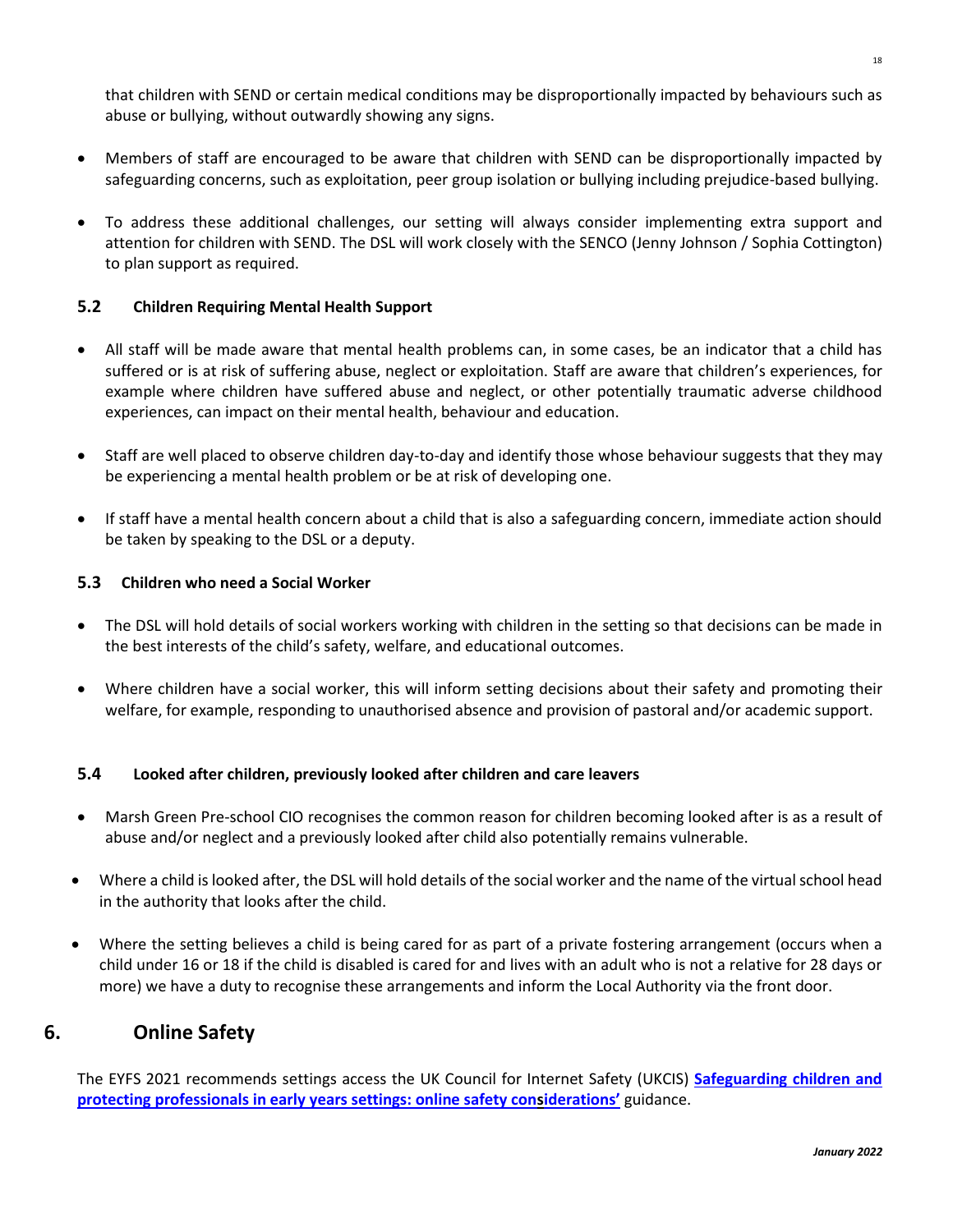- It is essential that children are safeguarded from potentially harmful and inappropriate material or behaviours online. Marsh Green Pre-school CIO will adopt a whole setting approach to online safety which will empower, protect, and educate children and staff in their use of technology and establish mechanisms to identify, intervene in, and escalate any concerns where appropriate.
- Marsh Green Pre-school CIO identifies that the breadth of issues classified within online safety is considerable, but can be categorised into four areas of risk:
	- o Content: being exposed to illegal, inappropriate or harmful content. For example pornography, fake news, racism, misogyny, self-harm, suicide, anti-Semitism, radicalisation and extremism.
	- $\circ$  Contact: being subjected to harmful online interaction with other users. For example peer to peer pressure, commercial advertising and adults posing as children or young adults with the intention to groom or exploit them for sexual, criminal, financial or other purposes.
	- $\circ$  Conduct: personal online behaviour that increases the likelihood of, or causes, harm. For example, making, sending and receiving explicit images (e.g. consensual and non-consensual sharing of nudes and semi-nudes and/or pornography), sharing other explicit images and online bullying.
	- $\circ$  Commerce: risks such as online gambling, inappropriate advertising, phishing and or financial scams.
- Marsh Green Pre-school CIO will ensure online safety is safety is reflected as required in all relevant policies. Online safety is considered as a running and interrelated theme when devising and implementing our policies and procedures and when planning our curriculum, staff training, the role and responsibilities of the DSL and parental engagement.
- Marsh Green Pre-school CIO recognisesthat technology, and the risks and harms related to it, evolve and changes rapidly. The setting will carry out an annual review of our approaches to online safety, supported by an annual risk assessment which considers and reflects the risks our children face.
- The manager/trustee chairman will be informed of online safety concerns by the DSL, as appropriate. The named trustee for safeguarding will report on online safety practice and incidents, including outcomes, on a regular basis to the wider governing body.

# **6.1 Policies and Procedures**

- The DSL has overall responsibility for online safety within the setting but will liaise with other members of staff, for example manager/trustee chairman.
- The DSL will respond to online safety concerns reported in line with our child protection and other associated policies, including our e-safety and behaviour policies.
	- $\circ$  Internal sanctions and/or support will be implemented as appropriate.
	- o Where necessary, concerns will be escalated and reported to relevant partner agencies in line with local policies and procedures.
- Marsh Green Pre-school CIO has a laptop with access to the internet which is only used by members of staff.
- Marsh Green Pre-school CIO recognises the specific risks that can be posed by mobile and smart technology, including mobile phones, cameras and wearable technology. In accordance with the EYFS 2021 Marsh Green Preschool CIO has appropriate mobile and smart technology and image use policies in place, which are shared and understood by all members of the community.

#### **6.2 Information Security and Access Management**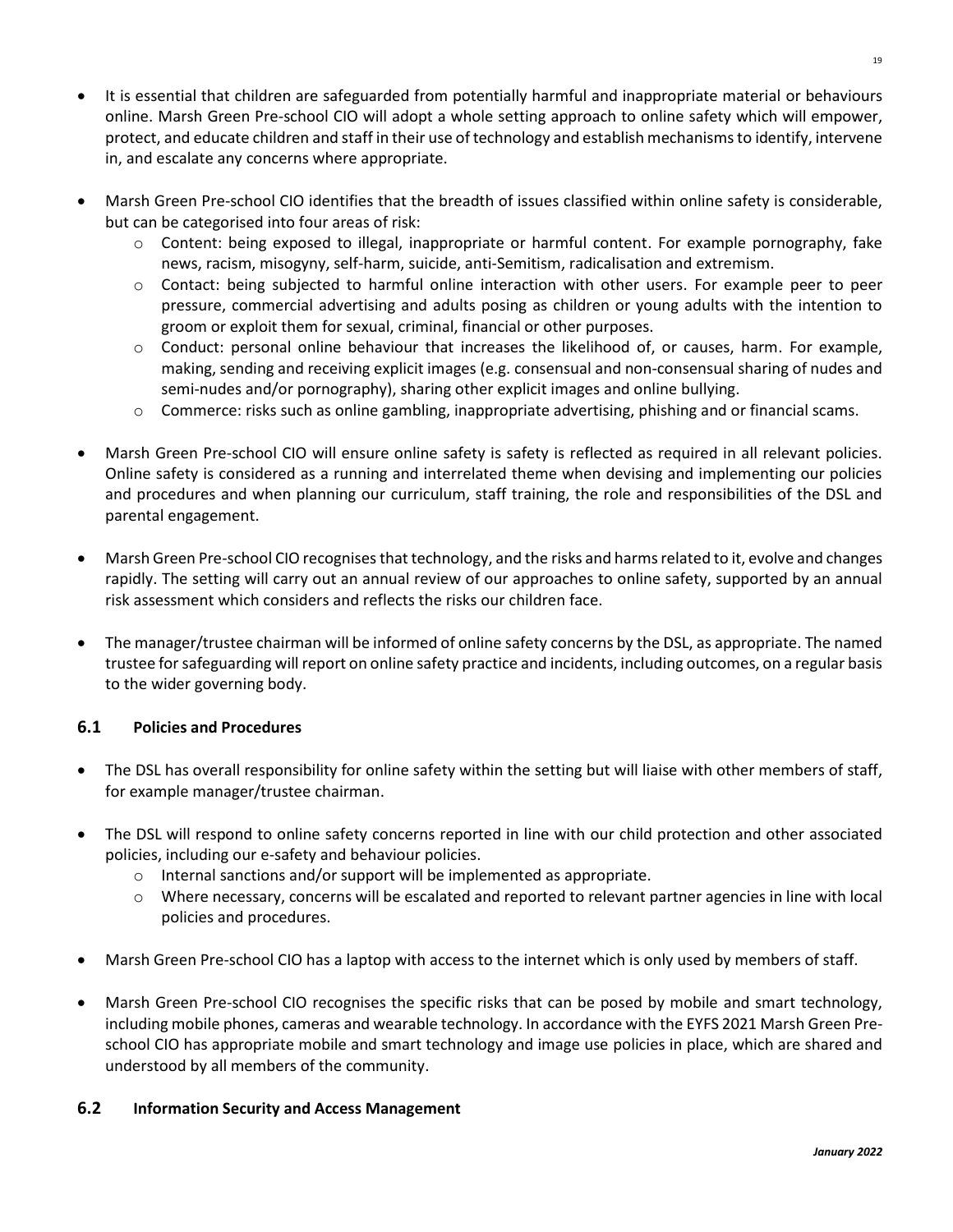• Marsh Green Pre-school CIO will review the effectiveness of these procedures periodically to keep up with evolving cyber-crime technologies.

#### **6.3 Staff Training**

• Marsh Green Pre-school CIO will ensure that all staff receive online safety training as part of induction and that ongoing online safety training and update for all staff will be integrated, aligned and considered as part of our overarching safeguarding approach.

#### **6.4 Working with Parents/Carers**

o Marsh Green Pre-school CIO will build a partnership approach to online safety and will support parents/carers to become aware and alert of the potential online benefits and risks for children by with email and Facebook posts, offering specific online safety events for parents/carers or highlighting online safety at existing events.

# **7. Staff Engagement and Expectations**

#### **7.1 Awareness, Induction and Training**

- All members of staff have been provided with a copy of part one of 'Keeping Children Safe in Education' 2021 which covers safeguarding information for staff.
	- o Setting management staff, including the DSL will read KCSIE in its entirety.
	- o Setting management staff and all members of staff who work directly with children will read annex B.
	- $\circ$  All members of staff have signed to confirm that they have read and understood the national guidance shared with them. This list is kept in the safeguarding folder stored in the lockable black cabinet.
- The DSL will ensure that all new staff and volunteers (including agency and third-party staff) receive safeguarding and child protection training (including online safety), including information to ensure they are aware of the setting internal safeguarding processes, as part of their induction.
- All staff members (including agency and third-party staff) will receive appropriate child protection training (including online safety) to ensure they are aware of a range of safeguarding issues; this training will be updated at least annually.
- In addition to specific child protection training, all staff will receive regular safeguarding and child protection updates during staff meetings to provide them with relevant skills and knowledge to safeguard children effectively.
- Staff will be encouraged to contribute to and shape setting safeguarding arrangements and child protection policies.

#### **7.2 Safer Working Practice**

• All members of staff are required to work within our clear guidelines on safer working practice as outlined in our staff behaviour policy/code of conduct.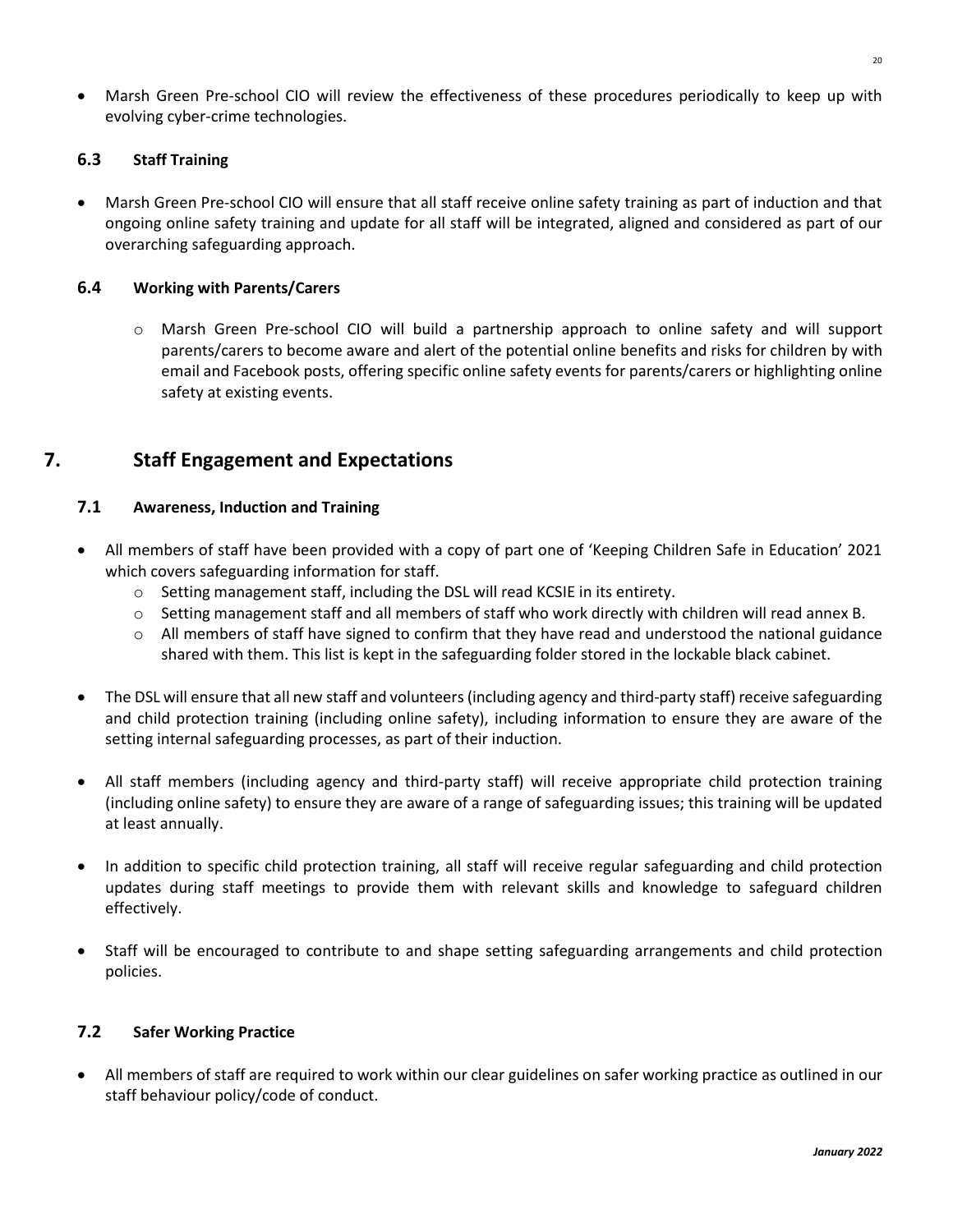- The DSL will ensure that all staff and volunteers (including agency and third-party staff) have read the Child Protection Policy and are aware of our expectations regarding safe and professional practice via the Staff Code of Conduct.
- Staff will be made aware of the setting behaviour management and physical intervention policies. Staff will manage behaviour effectively to ensure a good and safe educational environment and will have a clear understanding of the needs of all children. Physical interventions and/or use of reasonable force will be in line with our agreed policy and procedures and national guidance.
- All staff will be made aware of the professional risks associated with the use of social media and electronic communication (such as email, mobile phones, texting, social networking). Staff will adhere to relevant policies including staff code of conduct, e-safety policy, which include mobile phone and image use and social media.

#### **7.3 Supervision and Support**

- The induction process will include familiarisation with child protection responsibilities and procedures to be followed if members of staff have any concerns about a child's safety or welfare.
- The setting will ensure that members of staff are provided with appropriate supervision in accordance with the statutory requirements of Early Years Foundation Stage (EYFS) 2021.
- The manager and trustees of Marsh Green Pre-school CIO recognise regular, planned, and accountable supervision, which is a two-way process, offers support and develops the knowledge, skills and values of an individual, group or team. We see its purpose is to monitor the progress of professional practice and to help staff to improve the quality of the work they do, thus improving outcomes for children as well as achieving agreed objectives. Supervision also provides an opportunity to discuss sensitive issues including the safeguarding of children and any concerns raised about an individual or colleague's practice.
- The setting will ensure all members of staff and volunteers will receive regular and planned supervision sessions. Uninterrupted time will be set aside to ensure any supervision sessions effective for both practitioner and management to ensure that:
	- $\circ$  All staff are competent to carry out their responsibilities for safeguarding and promoting the welfare of children
	- o All staff are supported by the DSL in their safeguarding role.
	- $\circ$  All members of staff have regular reviews of their own practice to ensure they improve over time.
- Any member of staff affected by issues arising from concerns for children's welfare or safety can seek support from the DSL.
- The DSL will also put staff in touch with outside agencies for professional support if they so wish. Staff can also approach organisations such as their Union, the Education Support Partnership or other similar organisations directly.

# **8. Safer Recruitment and Allegations**

#### **8.1 Safer Recruitment and Safeguarding Checks**

• Marsh Green Pre-school CIO is committed to ensure that develop a safe culture and that all steps are taken to recruit staff and volunteers who are safe to work with children and staff.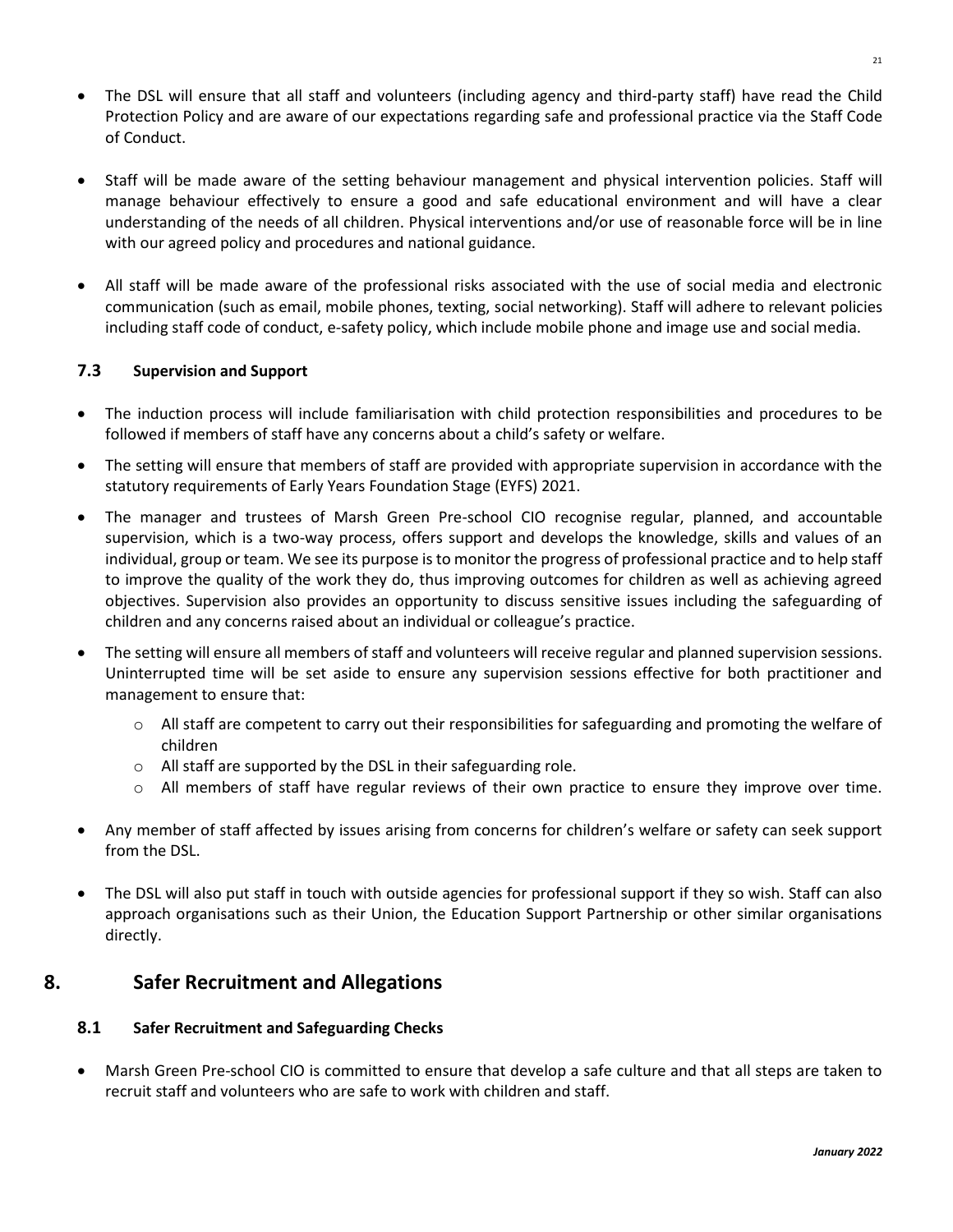- The manager and trustees of Marsh Green Pre-school CIO are responsible for ensuring that the setting follows safe recruitment processes outlined within guidance, including accurate maintenance of the staff records/Single Central Record (SCR). The SCR is a list of staff, volunteers and registered person/trustees/committee members and includes appropriate information which may include:
	- o Dates of recruitment
	- o References
	- o Identity checks
	- o Criminal records check reference number, including date and details of person who completed it
	- o Eligibility to work in the UK checks
	- o Other essential key data
- The setting will obtain an enhanced check by Disclosure and Barring Service (DBS) in respect of every person aged 16 and over (including for unsupervised volunteers, and supervised volunteers who provide personal care) who:
	- o works directly with children
	- o lives on the premises on which the childcare is provided and/or
	- $\circ$  works on the premises on which the childcare is provided (unless they do not work on the part of the premises where the childcare takes place, or do not work there at times when children are present).
- An additional check by the DBS (or checks if more than one country) will also be made for anyone who has lived or worked abroad.
- The manager and trustees of Marsh Green Pre-school CIO are responsible for ensuring that the setting adopts an application, vetting and recruitment process which places safeguarding at its center, regardless of employee or voluntary role.
- The manager and trustees of Marsh Green Pre-school CIO are responsible for ensuring that the setting follows safe recruitment processes outlined within guidance. At least one member of the interview panel must have completed safer recruitment training.
- The manager and trustees of Marsh Green Pre-school CIO are aware of the requirements to make appropriate checks regarding the disqualification status of all staff, including volunteers and temporary staff.
- We advise all staff to disclose any reason that may affect their suitability to work with children including convictions, cautions, court orders, cautions and warnings.
- We will ensure that all staff and volunteers have read the Staff Code of Conduct and understand that their behaviour and practice must be in line with it.

#### **8.2 Allegations made against/concerns raised in relation to staff and volunteers**

- Marsh Green Pre-school CIO recognises that it is possible for any member of staff, including volunteers, contractors, agency and third-party staff (including supply staff) and visitors to behave in a way that:
	- o Indicates they have harmed a child, or may have harmed a child
	- $\circ$  Means they have committed a criminal offence against or related to a child
	- $\circ$  behaved towards a child or children in a way that indicates he or she may pose a risk of harm to children or
	- $\circ$  behaved or may have behaved in a way that indicates they may not be suitable to work with children.
- In depth information regarding staff allegations can be found within our Allegations Against a Member of Staff Policy. This can be found on our website.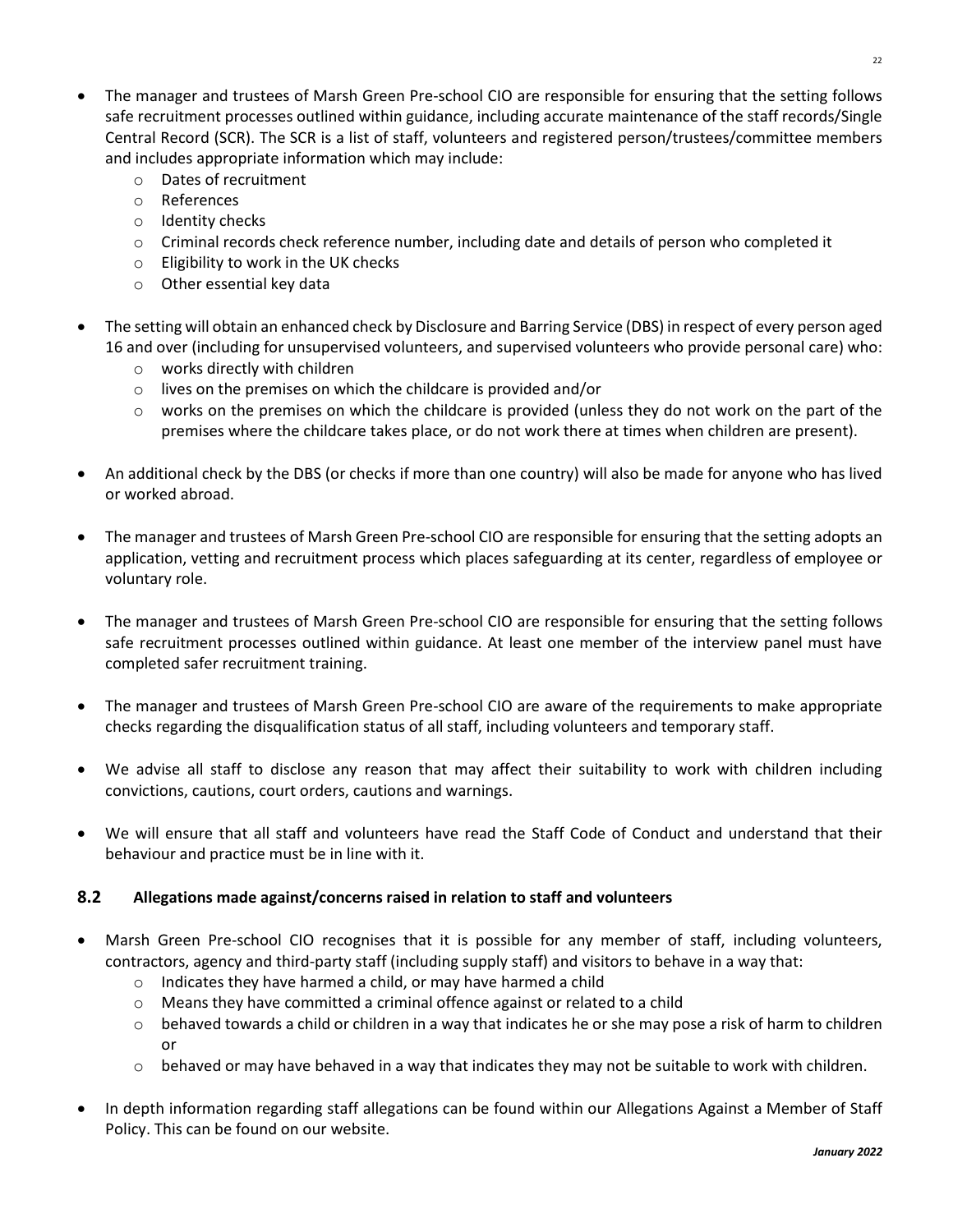- As part of our approach to safeguarding, the setting adopts an open and transparent culture in which all concerns are dealt with promptly and appropriately. All staff and volunteers should feel able to raise concerns about poor or unsafe practice and potential failures in the setting safeguarding regime. The leadership team at Marsh Green Pre-school CIO will takes all concerns or allegations received seriously.
- Allegations should be referred immediately to the manager who will contact the Local Authority Designated [Officer](https://www.kscmp.org.uk/procedures/local-authority-designated-officer-lado) (LADO) to agree further action to be taken in respect of the child and staff member. In the event of allegations of abuse being made against the manager, staff are advised that allegations should be reported to the next senior management who will contact the LADO.
- Where managers are unsure how to respond to a concern about a member of staff, advice will be sought via the [Local Authority Designated Officer](https://www.kscmp.org.uk/procedures/local-authority-designated-officer-lado) (LADO) Enquiry Line and/or the [Education Safeguarding Service.](https://www.theeducationpeople.org/our-expertise/safeguarding/safeguarding-contacts/)
- All members of staff are made aware of the settings Whistleblowing Policy: [https://www.marshgreenpreschool.org.uk/wp-content/uploads/2022/02/Whistleblowing-Policy-January-](https://www.marshgreenpreschool.org.uk/wp-content/uploads/2022/02/Whistleblowing-Policy-January-2022.pdf)[2022.pdf](https://www.marshgreenpreschool.org.uk/wp-content/uploads/2022/02/Whistleblowing-Policy-January-2022.pdf) It is a disciplinary offence not to report concerns about the conduct of a colleague that could place a child at risk.
- Staff can access the NSPCC whistleblowing helpline if they do not feel able to raise concerns regarding child protection failures internally. Staff can call 0800 028 0285 (08:00 to 22:00 Monday to Friday and 09:00 to 18:00 at weekends) or email [help@nspcc.org.uk.](mailto:help@nspcc.org.uk)
- Marsh Green Pre-school CIO has a legal duty to refer to the Disclosure and Barring Service (DBS) anyone who has harmed, or poses a risk of harm, to a child, or if there is reason to believe the member of staff has committed one of a number of listed offences, and who has been removed from working (paid or unpaid) in regulated activity or would have been removed had they not left. The DBS will consider whether to bar the person.
- Marsh Green Pre-school CIO have a duty to inform Ofsted of any allegations of serious harm or abuse by any person living, working, or looking after children at the premises (whether the allegations relate to harm or abuse committed on the premises or elsewhere). We will also notify Ofsted of the action taken in respect of the allegations. Notifications will be made as soon as is reasonably practicable, but at the latest within 14 days of the allegations being made and are aware that to not do so would be an offence.

# **9. Opportunities to teach safeguarding**

- Marsh Green Pre-school CIO recognises that children learn best when they are healthy, safe, and secure, when their individual needs are met, and when they have positive relationships with the adults caring for them. Our setting will provide a welcoming, safe, and stimulating environment where children can enjoy learning and grow in confidence.
- We recognise that early years' settings play an essential role in helping children to understand and identify the parameters of what is appropriate child and adult behaviour; what is 'safe'; to recognise when they and others close to them are not safe; and how to seek advice and support when they are concerned.
- Marsh Green Pre-school CIO will provide age appropriate educational opportunities to enable early years children to develop self-awareness, self-esteem, social and emotional understanding, assertiveness, and decision making so that they have a range of contacts and strategies to ensure their own protection and understand the importance of protecting others, including online.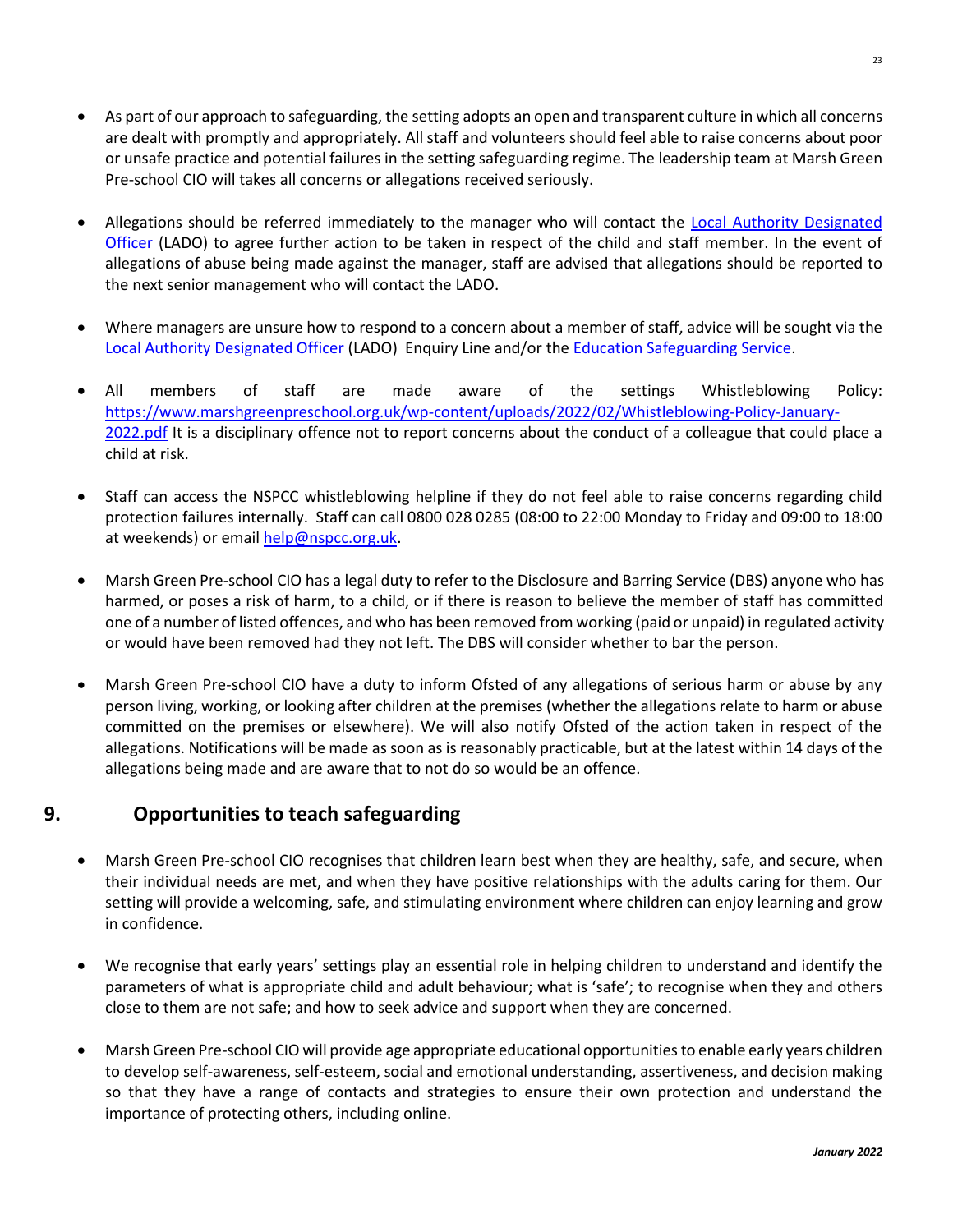- Marsh Green Pre-school CIO recognise that a one size fits all approach may not be appropriate for all children, and a more personalised or contextualised approach for more vulnerable children, victims of abuse and some SEND children might be needed.
- Systems have been established to support the empowerment of children to talk to a range of staff. Children at Marsh Green Pre-school CIO will be listened to and heard and their concerns will be taken seriously and acted upon as appropriate.

# **10. Physical Safety**

• Staff will be made aware of the Managing Behaviour Policy*,* and any physical interventions and/or use of reasonable force must be in line with our agreed policy and procedures and national guidance.

#### **10.1 The Use of Premises by Other Organisations**

- Where services or activities are provided separately by another body using the setting facilities/premises, the manager and the trustees will seek written assurance that the organisation concerned has appropriate policies and procedures in place with regard to safeguarding children and child protection, and that relevant safeguarding checks have been made in respect of staff and volunteers. If this assurance is not achieved, an application to use premises will be refused.
- Safeguarding requirements will be included in any transfer of control agreement (i.e. lease or hire agreement), as a condition of use and occupation of the premises. Failure to comply with this will lead to termination of the agreement.

#### **10.2 Site Security**

- All members of staff have a responsibility for maintaining awareness of buildings and grounds security and for reporting concerns that may come to light.
- Appropriate checks will be undertaken in respect of visitors and volunteers coming into the setting as outlined within guidance. Visitors will be expected to sign in and out via the office visitors log and to display a visitor's badge whilst on site.
- Staff and visitors will be expected to adhere to any safety arrangements implemented because of Covid-19 restrictions.
- Any individual who is not known or identifiable on site should be challenged for clarification and reassurance.
- Marsh Green Pre-school CIO will not accept the behaviour of any individual (parent or other) that threatens security or leads others (child or adult) to feel unsafe. Such behaviour will be treated as a serious concern and may result in a decision to refuse access for that individual to the site.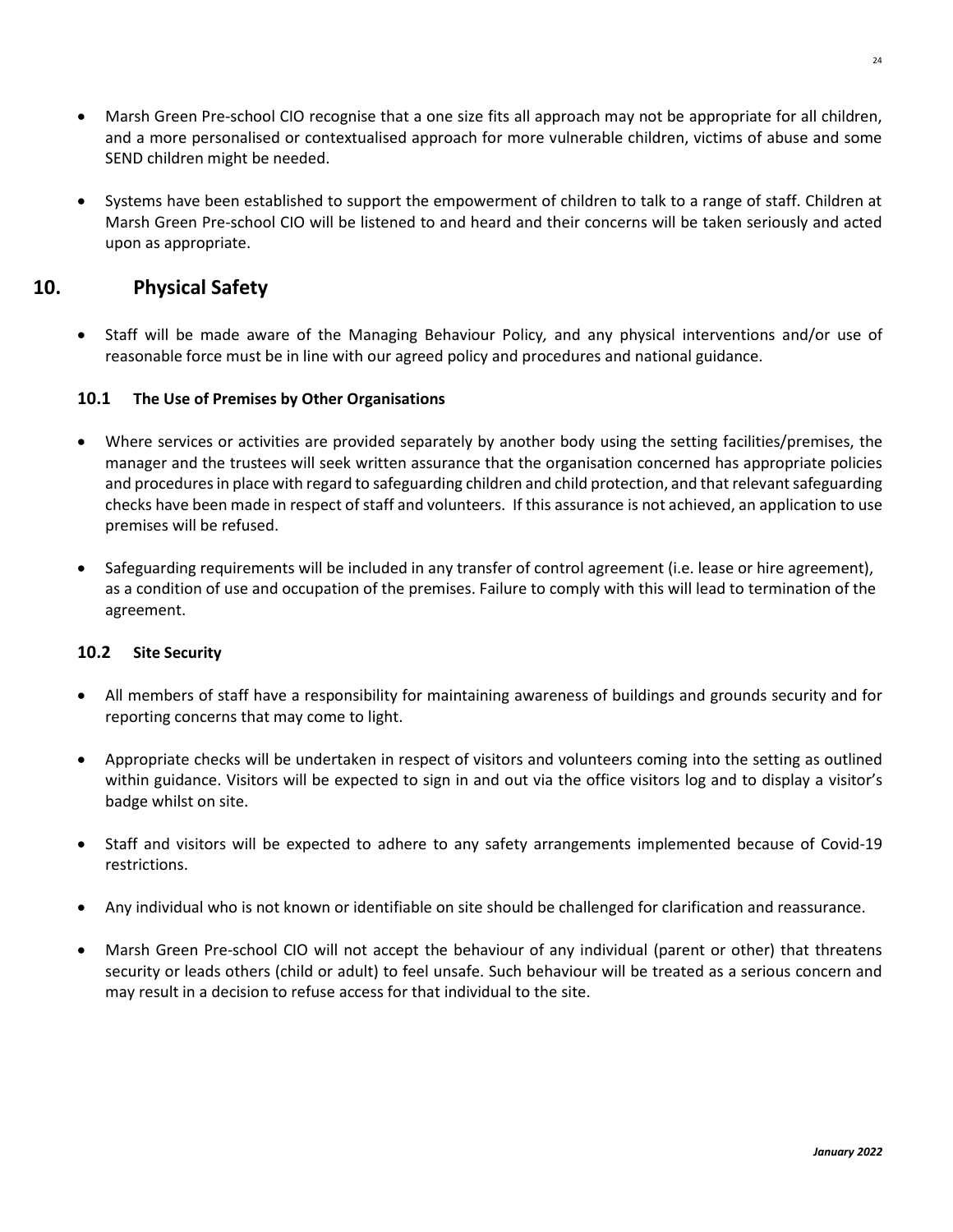- All members of staff in Marsh Green Pre-school CIO are made aware of local support available.
	- **Education Safeguarding Service** 
		- o **Area Safeguarding Advisor**
			- Sevenoaks 03000 412445 [https://www.theeducationpeople.org/our](https://www.theeducationpeople.org/our-expertise/safeguarding/safeguarding-contacts/)[expertise/safeguarding/safeguarding-contacts/](https://www.theeducationpeople.org/our-expertise/safeguarding/safeguarding-contacts/)
		- o **Online Safety in the Education Safeguarding Service**
			- 03000 415797
			- [esafetyofficer@theeducationpeople.org](mailto:esafetyofficer@theeducationpeople.org) (non-urgent issues only)
	- **LADO Service**
		- o Telephone: 03000 410888
		- o Email: [kentchildrenslado@kent.gov.uk](mailto:kentchildrenslado@kent.gov.uk)
	- **Integrated Children's Services** 
		- o Front door: 03000 411111
		- o Out of Hours Number: 03000 419191
	- **Kent Police**
		- $\circ$  101 or 999 if there is an immediate risk of harm.
	- **Kent Safeguarding Children Multi-Agency Partnership (KSCMP)**
		- o [kscmp@kent.gov.uk](mailto:kscmp@kent.gov.uk)
		- o 03000 421126
	- **Adult Safeguarding**
		- o Adult Social Care via 03000 41 61 61 (text relay 18001 03000 41 61 61) or email [social.services@kent.gov.uk](mailto:social.services@kent.gov.uk)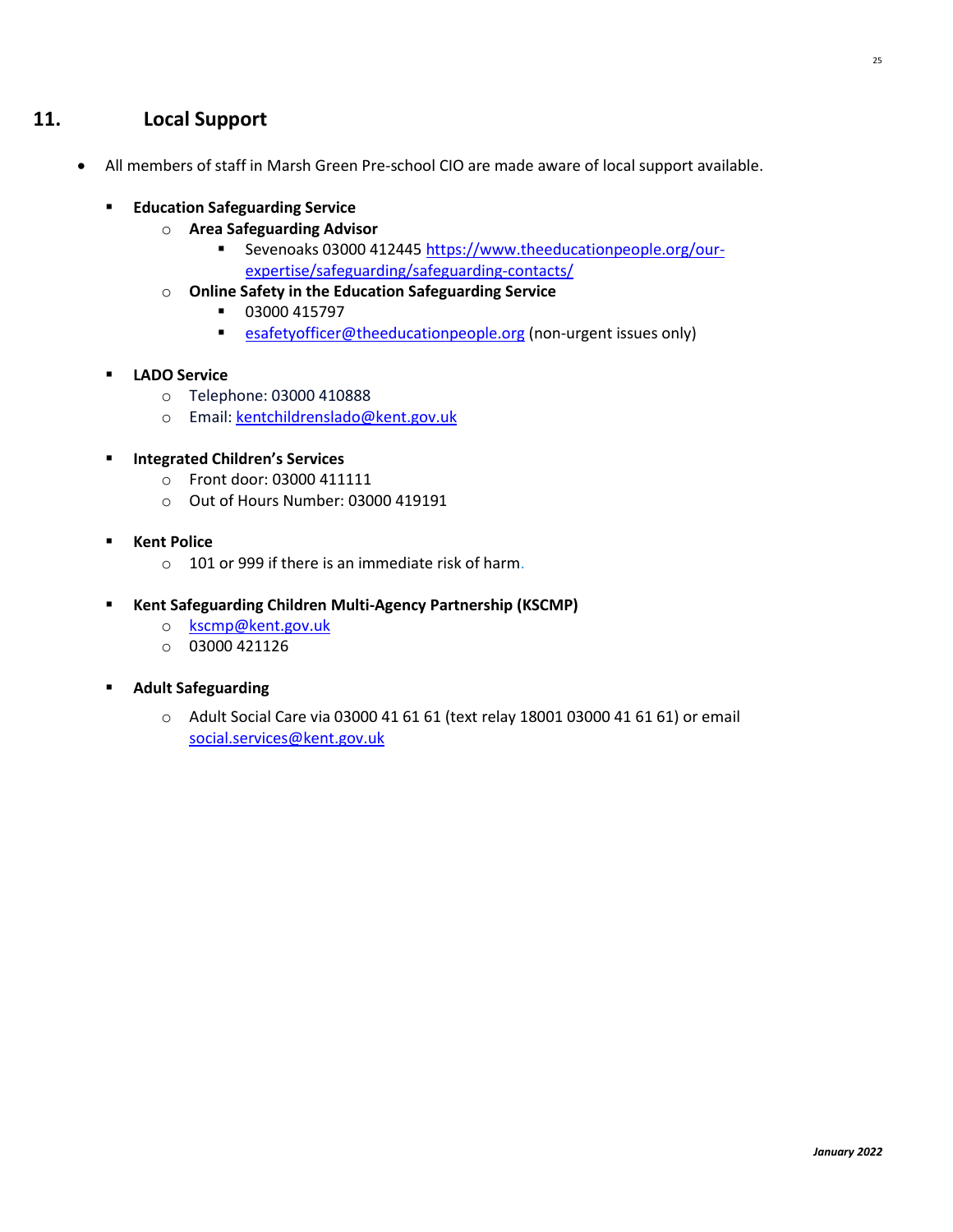# **Appendix 1: Categories of Abuse**

# **All staff should be aware that abuse, neglect, and safeguarding issues are rarely standalone events that can be covered by one definition or label. In most cases multiple issues will overlap with one another.**

**Abuse:** a form of maltreatment of a child. Somebody may abuse or neglect a child by inflicting harm, or by failing to act to prevent harm. They may be abused by an adult or adults or another child or children. It should be noted that abuse can be carried out both on and offline and be perpetrated by men, women, and children.

**Sexual abuse:** involves forcing or enticing a child or young person to take part in sexual activities, not necessarily involving a high level of violence, whether or not the child is aware of what is happening. The activities may involve physical contact, including assault by penetration (for example rape or oral sex) or non-penetrative acts such as masturbation, kissing, rubbing, and touching outside of clothing. They may also include non-contact activities, such as involving children in looking at, or in the production of, sexual images, watching sexual activities, encouraging children to behave in sexually inappropriate ways, or grooming a child in preparation for abuse (including via the internet). Sexual abuse is not solely perpetrated by adult males. Women can also commit acts of sexual abuse, as can other children.

# **Signs that MAY INDICATE Sexual Abuse**

- Sudden changes in behaviour and performance
- Displays of affection which are sexual and age inappropriate
- Self-harm, self-mutilation or attempts at suicide
- Alluding to secrets which they cannot reveal
- Tendency to cling or need constant reassurance
- Regression to younger behaviour for example thumb sucking, playing with discarded toys, acting like a baby
- Distrust of familiar adults e.g. anxiety of being left with relatives, a childminder or lodger
- Unexplained gifts or money
- Depression and withdrawal
- Fear of undressing for PE
- Sexually transmitted disease
- Fire setting

**Physical abuse**: a form of abuse which may involve hitting, shaking, throwing, poisoning, burning or scalding, drowning, suffocating or otherwise causing physical harm to a child. Physical harm may also be caused when a parent or carer fabricates the symptoms of, or deliberately induces, illness in a child.

# **Signs that MAY INDICATE physical abuse**

- Bruises and abrasions around the face
- Damage or injury around the mouth
- Bi-lateral injuries such as two bruised eyes
- Bruising to soft area of the face such as the cheeks
- Fingertip bruising to the front or back of torso
- Bite marks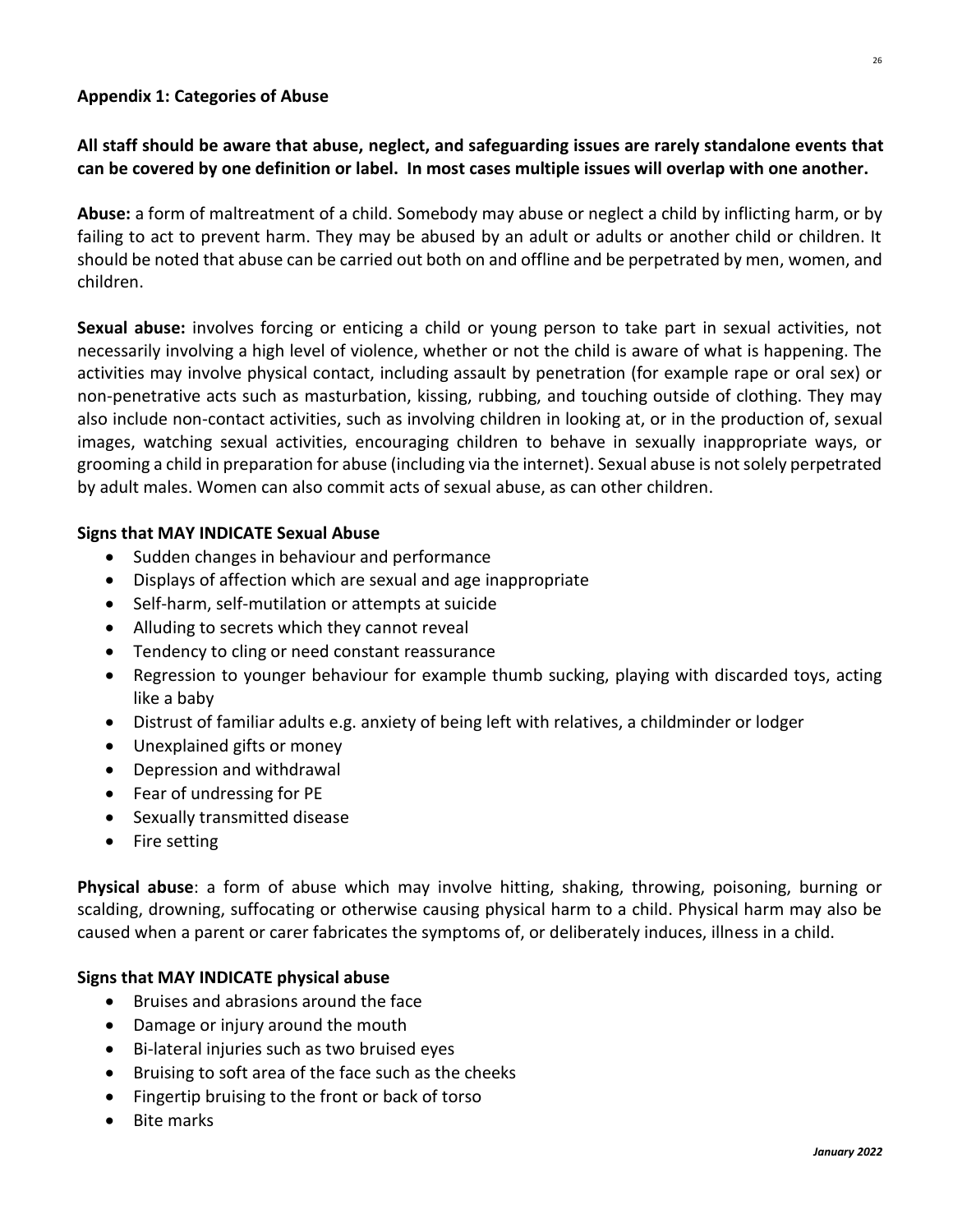- Burns or scalds (unusual patterns and spread of injuries)
- Deep contact burns such as cigarette burns
- Injuries suggesting beatings (strap marks, welts)
- Covering arms and legs even when hot
- Aggressive behaviour or severe temper outbursts.
- Injuries need to be accounted for. Inadequate, inconsistent, or excessively plausible explanations or a delay in seeking treatment should signal concern.

**Emotional abuse:** the persistent emotional maltreatment of a child such as to cause severe and adverse effects on the child's emotional development. It may involve conveying to a child that they are worthless or unloved, inadequate, or valued only insofar as they meet the needs of another person. It may include not giving the child opportunities to express their views, deliberately silencing them or 'making fun' of what they say or how they communicate. It may feature age or developmentally inappropriate expectations being imposed on children. These may include interactions that are beyond a child's developmental capability as well as overprotection and limitation of exploration and learning, or preventing the child participating in normal social interaction. It may involve seeing or hearing the ill-treatment of another. It may involve serious bullying (including cyberbullying), causing children frequently to feel frightened or in danger, or the exploitation or corruption of children. Some level of emotional abuse is involved in all types of maltreatment of a child, although it may occur alone.

# **Signs that MAY INDICATE emotional abuse**

- Over reaction to mistakes
- Lack of self-confidence/esteem
- Sudden speech disorders
- Self-harming
- Eating Disorders
- Extremes of passivity and/or aggression
- Compulsive stealing
- Drug, alcohol, solvent abuse
- Fear of parents being contacted
- Unwillingness or inability to play
- Excessive need for approval, attention, and affection

**Neglect:** the persistent failure to meet a child's basic physical and/or psychological needs, likely to result in the serious impairment of the child's health or development. Neglect may occur during pregnancy as a result of maternal substance abuse. Once a child is born, neglect may involve a parent or carer failing to: provide adequate food, clothing, and shelter (including exclusion from home or abandonment); protect a child from physical and emotional harm or danger; ensure adequate supervision (including the use of inadequate care-givers); or ensure access to appropriate medical care or treatment. It may also include neglect of, or unresponsiveness to, a child's basic emotional needs.

# **Signs that MAY INDICATE neglect.**

- Constant hunger
- Poor personal hygiene
- Constant tiredness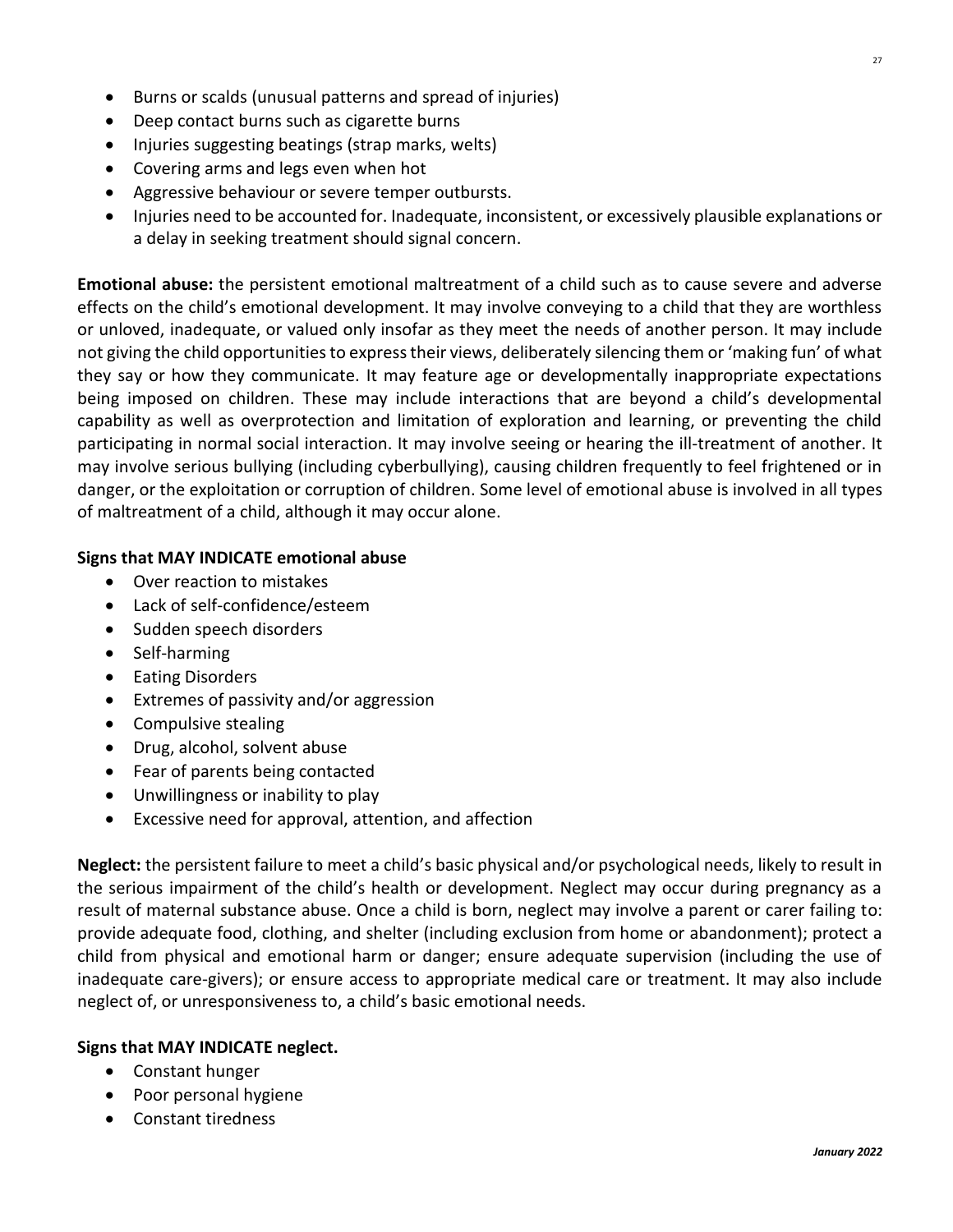- Inadequate clothing
- Frequent lateness or non-attendance
- Untreated medical problems
- Poor relationship with peers
- Compulsive stealing and scavenging
- Rocking, hair twisting and thumb sucking
- Running away
- Loss of weight or being constantly underweight
- Low self esteem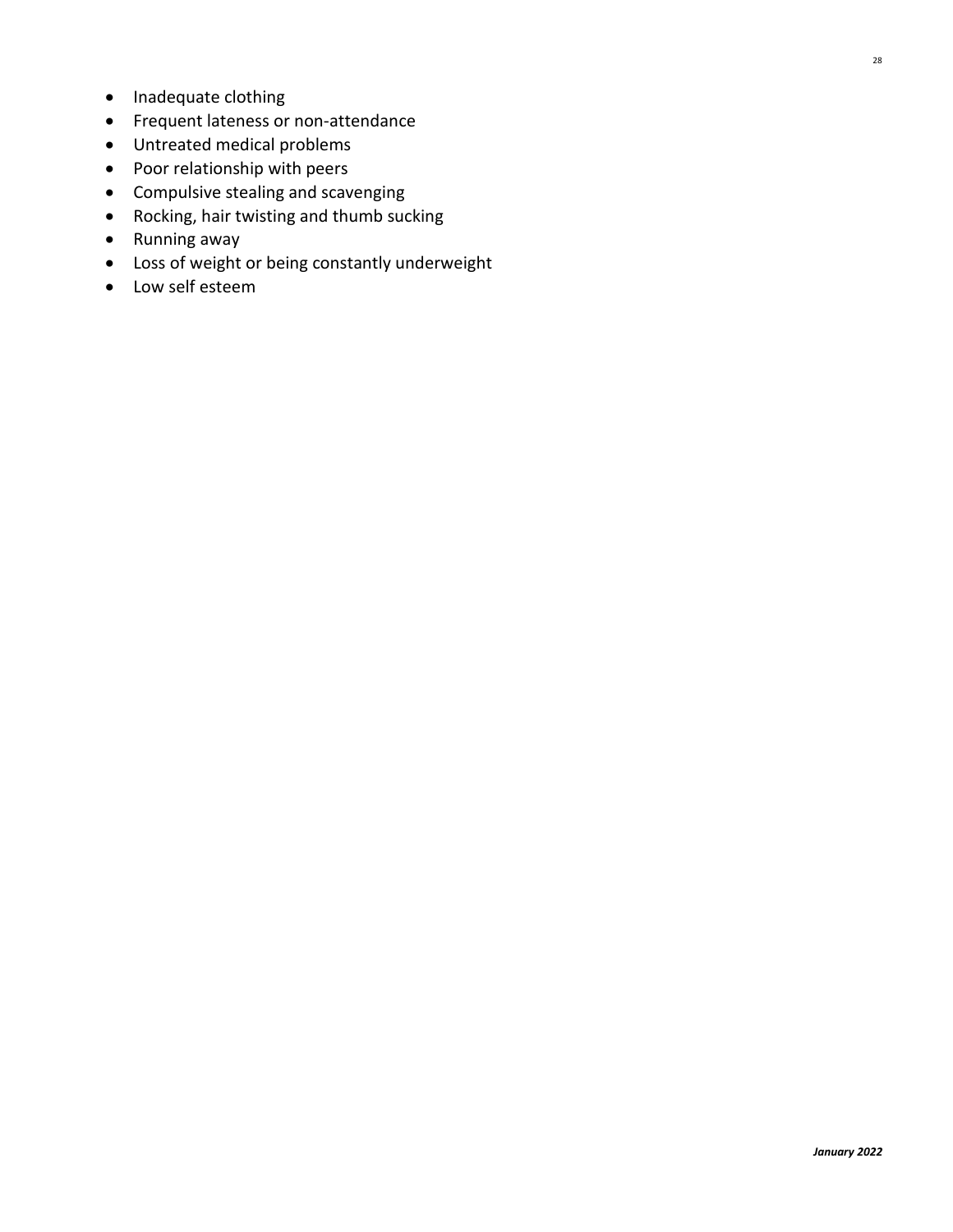# **NSPCC 'Report Abuse in Education' Helpline**

• [0800 136 663](tel:0800%20136%20663) or [help@nspcc.org.uk](mailto:help@nspcc.org.uk)

#### **National Organisations**

- NSPCC: [www.nspcc.org.uk](http://www.nspcc.org.uk/)
- Barnardo's: [www.barnardos.org.uk](http://www.barnardos.org.uk/)
- Action for Children: [www.actionforchildren.org.uk](http://www.actionforchildren.org.uk/)
- Children's Society: [www.childrenssociety.org.uk](http://www.childrenssociety.org.uk/)

#### **Support for Staff**

- Education Support Partnership: [www.educationsupportpartnership.org.uk](http://www.educationsupportpartnership.org.uk/)
- Professional Online Safety Helpline: [www.saferinternet.org.uk/helpline](http://www.saferinternet.org.uk/helpline)

#### **Support for Learners**

- ChildLine: [www.childline.org.uk](http://www.childline.org.uk/)
- Papyrus: [www.papyrus-uk.org](http://www.papyrus-uk.org/)
- The Mix[: www.themix.org.uk](http://www.themix.org.uk/)
- Shout: [www.giveusashout.org](http://www.giveusashout.org/)
- Fearless: [www.fearless.org](http://www.fearless.org/)
- Victim Support: [www.victimsupport.org.uk](http://www.victimsupport.org.uk/)

#### **Support for Adults**

- Family Lives: [www.familylives.org.uk](http://www.familylives.org.uk/)
- Crime Stoppers: [www.crimestoppers-uk.org](http://www.crimestoppers-uk.org/)
- Victim Support: [www.victimsupport.org.uk](http://www.victimsupport.org.uk/)
- The Samaritans[: www.samaritans.org](http://www.samaritans.org/)
- NAPAC (National Association for People Abused in Childhood): www.napac.org.uk
- MOSAC: [www.mosac.org.uk](http://www.mosac.org.uk/)
- Action Fraud: [www.actionfraud.police.uk](http://www.actionfraud.police.uk/)
- Shout: [www.giveusashout.org](http://www.giveusashout.org/)
- Advice now: www.advicenow.org.uk

#### **Support for Learning Disabilities**

- Respond: [www.respond.org.uk](http://www.respond.org.uk/)
- Mencap: [www.mencap.org.uk](http://www.mencap.org.uk/)
- Council for Disabled Children: [https://councilfordisabledchildren.org.uk](https://councilfordisabledchildren.org.uk/)

#### **Contextual Safeguarding Network**

• <https://contextualsafeguarding.org.uk/>

#### **Kent Resilience Hub**

• <https://kentresiliencehub.org.uk/>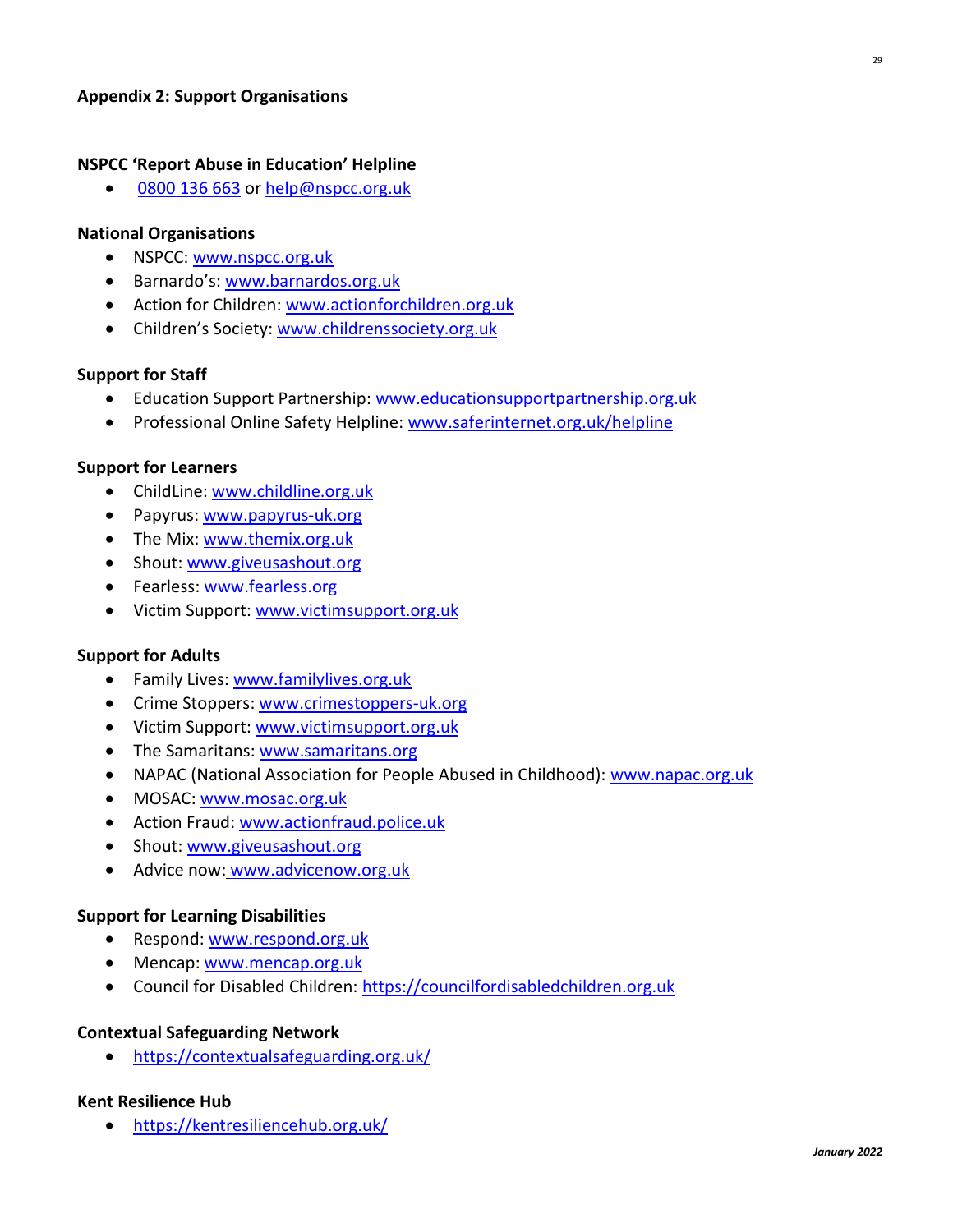# **Substance Misuse**

- We are with you (formerly Addaction): [www.wearewithyou.org.uk/services/kent-for-young](http://www.wearewithyou.org.uk/services/kent-for-young-people/)[people/](http://www.wearewithyou.org.uk/services/kent-for-young-people/)
- Talk to Frank: [www.talktofrank.com](http://www.talktofrank.com/)

# **Domestic Abuse**

- Domestic abuse services[: www.domesticabuseservices.org.uk](http://www.domesticabuseservices.org.uk/)
- Refuge[: www.refuge.org.uk](http://www.refuge.org.uk/)
- Women's Aid: [www.womensaid.org.uk](http://www.womensaid.org.uk/)
- Men's Advice Line: [www.mensadviceline.org.uk](http://www.mensadviceline.org.uk/)
- Mankind[: www.mankindcounselling.org.uk](http://www.mankindcounselling.org.uk/)
- National Domestic Abuse Helpline: [www.nationaldahelpline.org.uk](http://www.nationaldahelpline.org.uk/)
- Respect Phoneline[: https://respectphoneline.org.uk](https://respectphoneline.org.uk/)

# **Criminal and Sexual Exploitation**

- National Crime Agency: [www.nationalcrimeagency.gov.uk/who-we-are](http://www.nationalcrimeagency.gov.uk/who-we-are)
- It's not okay: [www.itsnotokay.co.uk](http://www.itsnotokay.co.uk/)
- NWG Network: [www.nwgnetwork.org](http://www.nwgnetwork.org/)

# **Honour Based Abuse**

- Forced Marriage Unit: [www.gov.uk/guidance/forced-marriage](http://www.gov.uk/guidance/forced-marriage)
- FGM Factsheet: [https://assets.publishing.service.gov.uk/government/uploads/system/uploads/attachment\\_data/f](https://assets.publishing.service.gov.uk/government/uploads/system/uploads/attachment_data/file/496415/6_1639_HO_SP_FGM_mandatory_reporting_Fact_sheet_Web.pdf) [ile/496415/6\\_1639\\_HO\\_SP\\_FGM\\_mandatory\\_reporting\\_Fact\\_sheet\\_Web.pdf](https://assets.publishing.service.gov.uk/government/uploads/system/uploads/attachment_data/file/496415/6_1639_HO_SP_FGM_mandatory_reporting_Fact_sheet_Web.pdf)
- Mandatory reporting of female genital mutilation: procedural information: [www.gov.uk/government/publications/mandatory-reporting-of-female-genital-mutilation](http://www.gov.uk/government/publications/mandatory-reporting-of-female-genital-mutilation-procedural-information)[procedural-information](http://www.gov.uk/government/publications/mandatory-reporting-of-female-genital-mutilation-procedural-information)

# **Peer on Peer abuse, child on child abuse, including bullying, sexual violence and harassment**

- Rape Crisis: [https://rapecrisis.org.uk](https://rapecrisis.org.uk/)
- Brook: [www.brook.org.uk](http://www.brook.org.uk/)
- Disrespect Nobody: [www.disrespectnobody.co.uk](http://www.disrespectnobody.co.uk/)
- Upskirting know your rights: [www.gov.uk/government/news/upskirting-know-your-rights](http://www.gov.uk/government/news/upskirting-know-your-rights)
- Lucy Faithfull Foundation: [www.lucyfaithfull.org.uk](http://www.lucyfaithfull.org.uk/)
- Stop it Now! [www.stopitnow.org.uk](http://www.stopitnow.org.uk/)
- Parents Protect: [www.parentsprotect.co.uk](http://www.parentsprotect.co.uk/)
- Anti-Bullying Alliance: [www.anti-bullyingalliance.org.uk](http://www.anti-bullyingalliance.org.uk/)
- Diana Award: [www.antibullyingpro.com/](http://www.antibullyingpro.com/)
- Bullying UK[: www.bullying.co.uk](http://www.bullying.co.uk/)
- Kidscape[: www.kidscape.org.uk](http://www.kidscape.org.uk/)

# **Online Safety**

- CEOP: [www.ceop.police.uk](http://www.ceop.police.uk/)
- Internet Watch Foundation (IWF)[: www.iwf.org.uk](http://www.iwf.org.uk/)
- Think U Know: [www.thinkuknow.co.uk](http://www.thinkuknow.co.uk/)